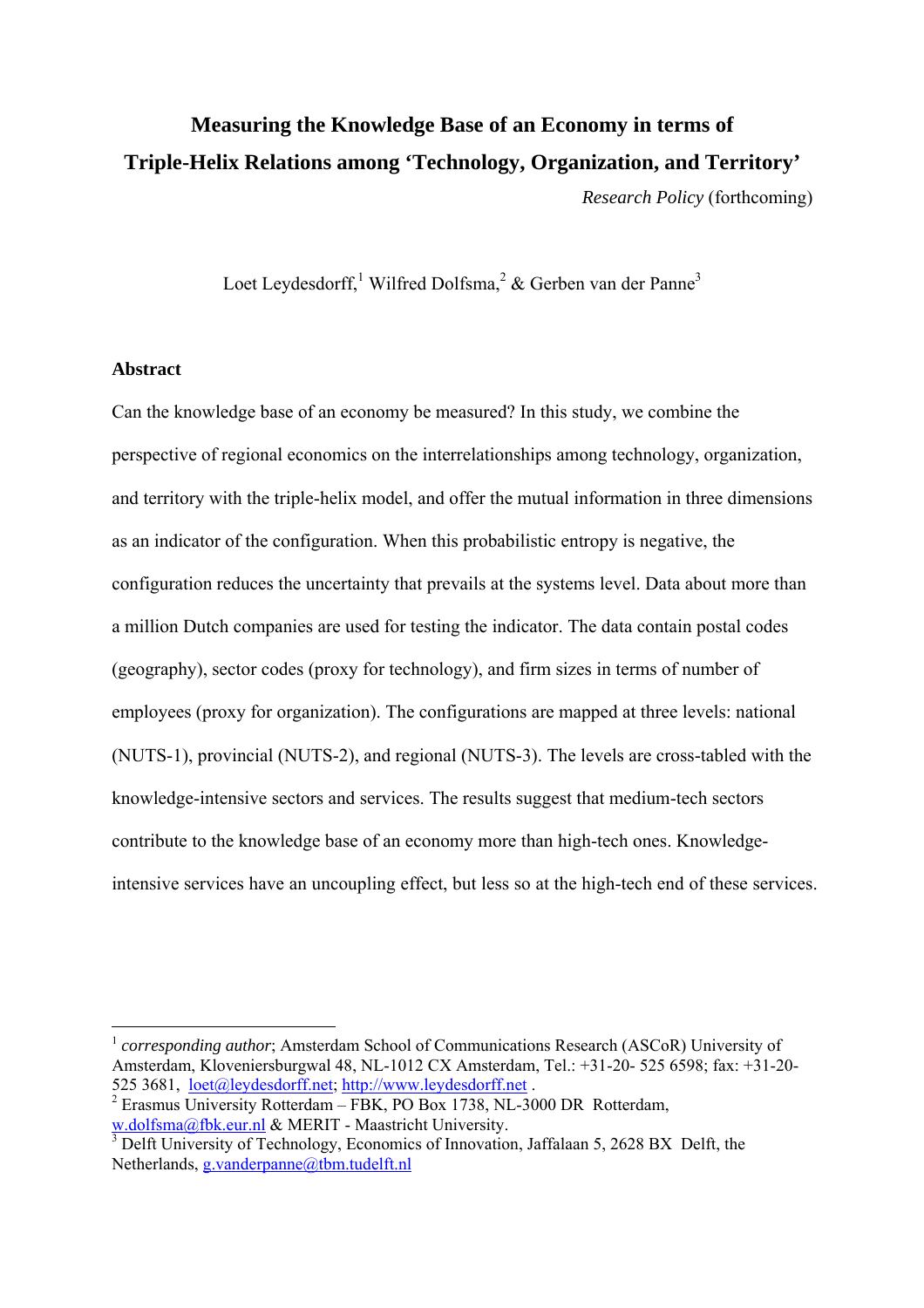**Keywords**: knowledge base, probabilistic entropy, services, medium-tech, high-tech, triple helix, knowledge-intensive

# **1. Introduction**

Ever since evolutionary economists introduced the concept of a 'knowledge-based economy' (Foray & Lundvall, 1996; Abramowitz & David, 1996), the question of the measurement of this new type of economic coordination has come to the fore (Carter, 1996; OECD, 1996). Recently, Godin (forthcoming) argued that the concept itself has remained a rhetorical device because the development of specific indicators has failed. However, the concept of a 'knowledge-based economy' has been attractive to policy-makers at the level of the European Union, perhaps as an alternative to the '*national* systems of innovation' approach. For example, the European Summit of March 2000 in Lisbon was specifically held in order 'to strengthen employment, economic reform, and social cohesion in the transition to a knowledge-based economy' (European Commission, 2000; cf. European Commission, 2005).

Can something as elusive as the knowledge base of a system be measured? (Foray, 2004; Leydesdorff, 2001; Skolnikoff, 1993). Is a structural transformation of the economy at the global level indicated with potentially different effects in various world regions and nations? When originally proposing their program of studies at the OECD, David & Foray (1995, at p. 14) argued that the focus on *national* systems of innovation had placed too much emphasis on the organization of institutions and economic growth, and not enough on the distribution of knowledge itself. However, Lundvall's (1988) argument for considering the nation as a first candidate for defining innovation systems was carefully formulated in terms of an heuristics: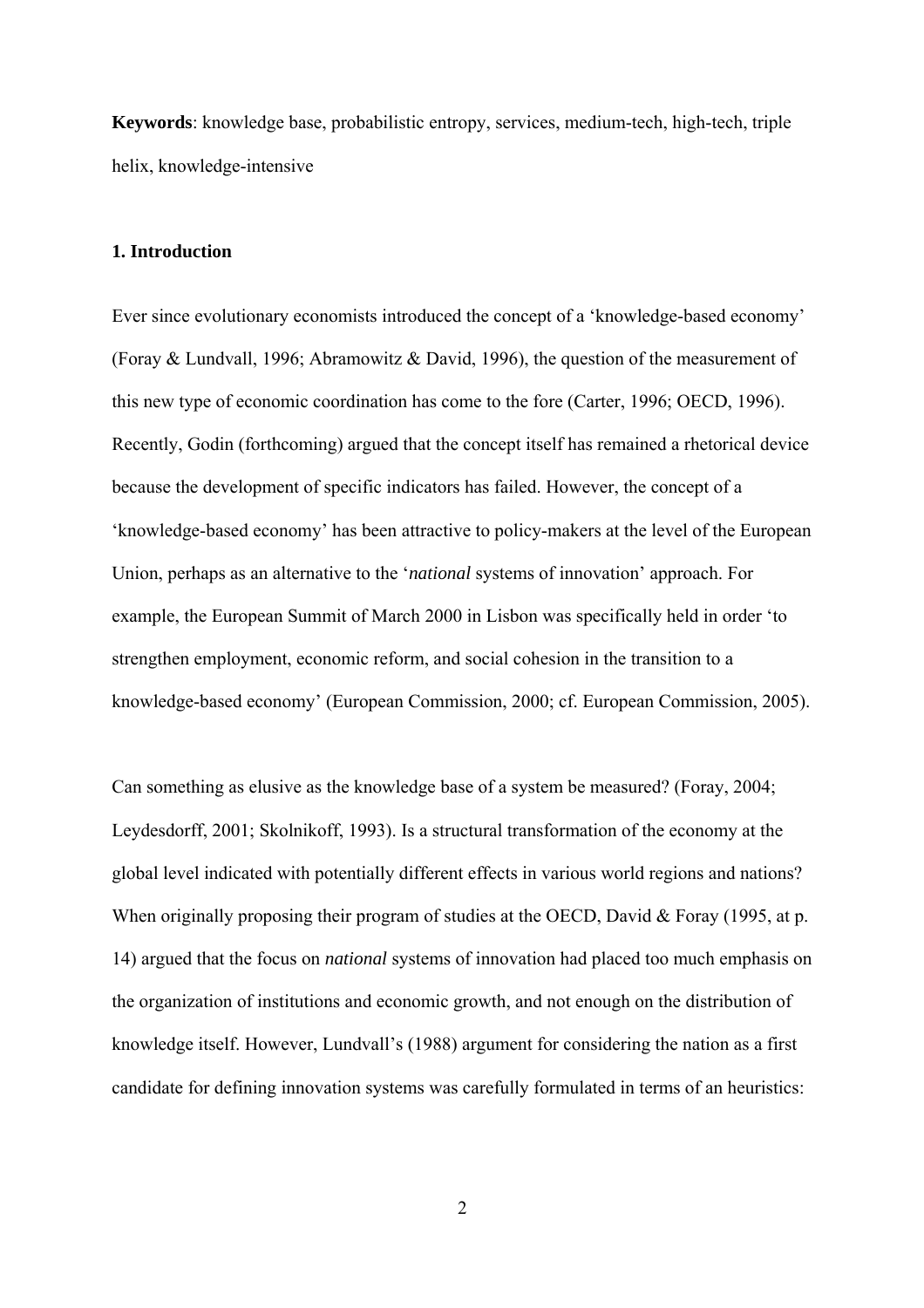The interdependency between production and innovation goes both ways. […] This interdependency between production and innovation makes it legitimate to take the national system of production as a starting point when defining a system of innovation. (Lundvall, 1988: 362)

The choice of the nation as a frame of reference enables the analyst to use national statistics about industrial production and market shares, to make systematic comparisons among nations (Lundvall, 1992; Nelson, 1993), and to translate the findings into advice for national governments. The relevant statistics have been made comparable among nations by the OECD and Eurostat (OECD/Eurostat, 1997).

The hypothesis of a transition to a 'knowledge-based economy' implies a systems transformation at the structural level across nations. Following this lead, the focus of the efforts at the OECD and Eurostat has been to develop indicators of the relative knowledgeintensity of industrial sectors (OECD, 2001, 2003) and regions (Laafia, 1999, 2002a, 2002b). Alternative frameworks for 'systems of innovation' like technologies (Carlsson & Stankiewicz, 1991) or regions (Braczyk *et al*., 1998), were also considered (Carlsson, 2004). However, the analysis of the knowledge base of innovation systems (e.g., Cowan *et al*., 2000) was not made sufficiently relevant for the measurement efforts (David & Foray, 2002). Knowledge was not considered as a coordination mechanism of society, but mainly as a public or private good.

Knowledge as a coordination mechanism was initially defined in terms of the qualifications of the labour force. Machlup (1962) argued that in a 'knowledge economy' knowledgeworkers would play an increasingly important role in industrial production processes.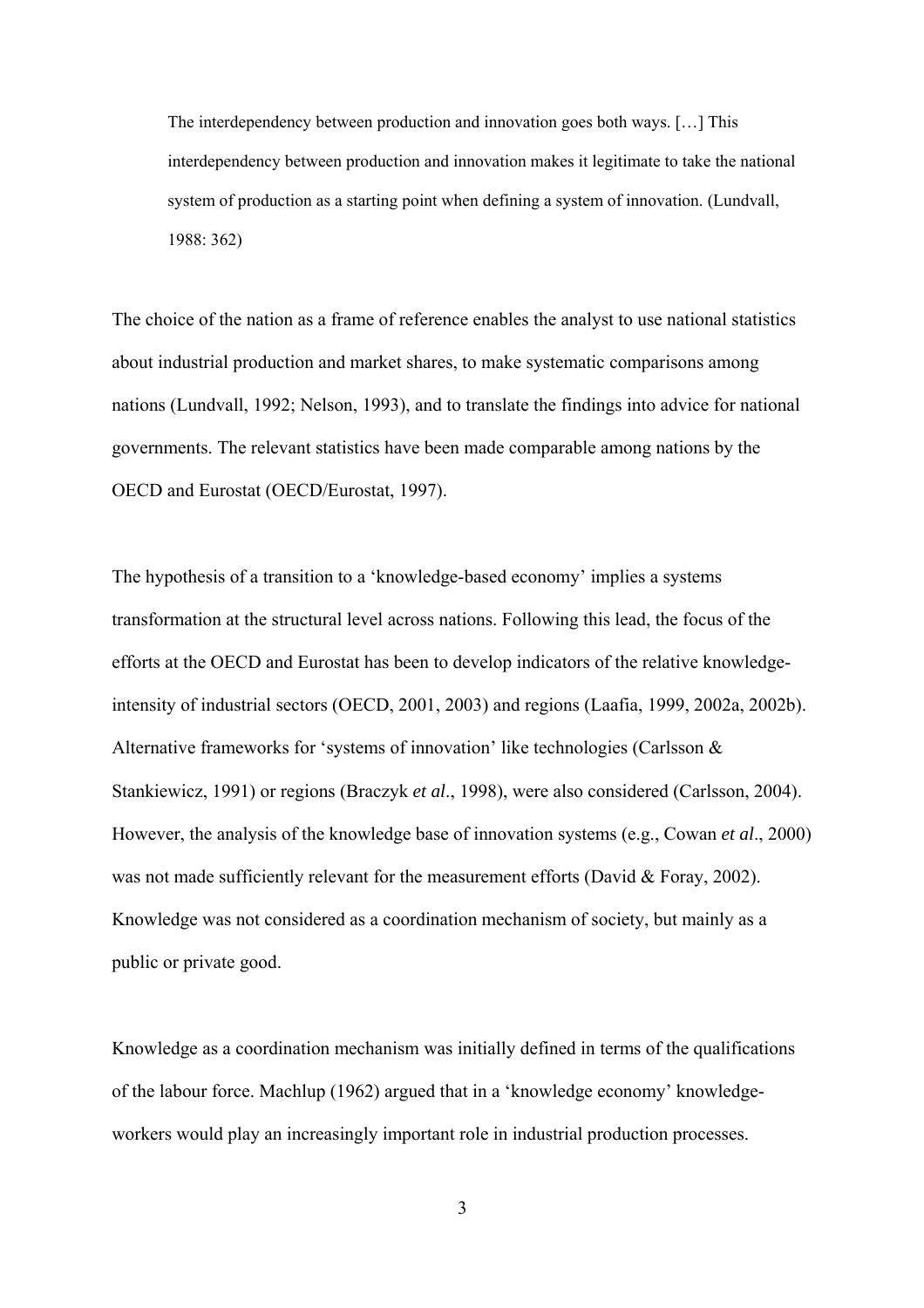Employment data have been central to the study of this older concept. For example, employment statistics can be cross-tabled with distinctions among sectors in terms of highand medium-tech (Cooke, 2002; Schwartz, 2006). However, the concept of a 'knowledgebased economy' refers to a change in the structure of an economy beyond the labour market (Foray & Lundvall, 1996; Cooke & Leydesdorff, 2006). How does the development of science and technology transform economic exchange processes? (Schumpeter, 1939).

The social organization of knowledge production and control was first considered as a systemic development by Whitley (1984). Dasgupta & David (1994) proposed to consider science as the subject of a new economics. Because of the reputational control mechanisms involved, the dynamics of knowledge production and diffusion are different in important respects from economic market or institutional control mechanisms (Mirowski & Sent, 2001; Whitley, 2001). When a third coordination mechanism is added as a subdynamic to the interactions and potential co-evolution between economic exchange relations and institutional control (Freeman & Perez, 1988), non-linear effects can be expected (Leydesdorff, 1994). The possible synergies may lead to the envisaged transition to a knowledge-based economy, but this can be expected to happen to a variable extent: developments in some geographically defined economies will be more knowledge-based than others.

The geographical setting, the (knowledge-based) technologies as deployed in different sectors, and the organizational structures of the industries constitute three relatively independent sources of variance. One would expect significant differences in the quality of innovation systems among regions and industrial sectors in terms of technological capacities (Fritsch, 2004). The three sources of variance may reinforce one another in a configuration so that the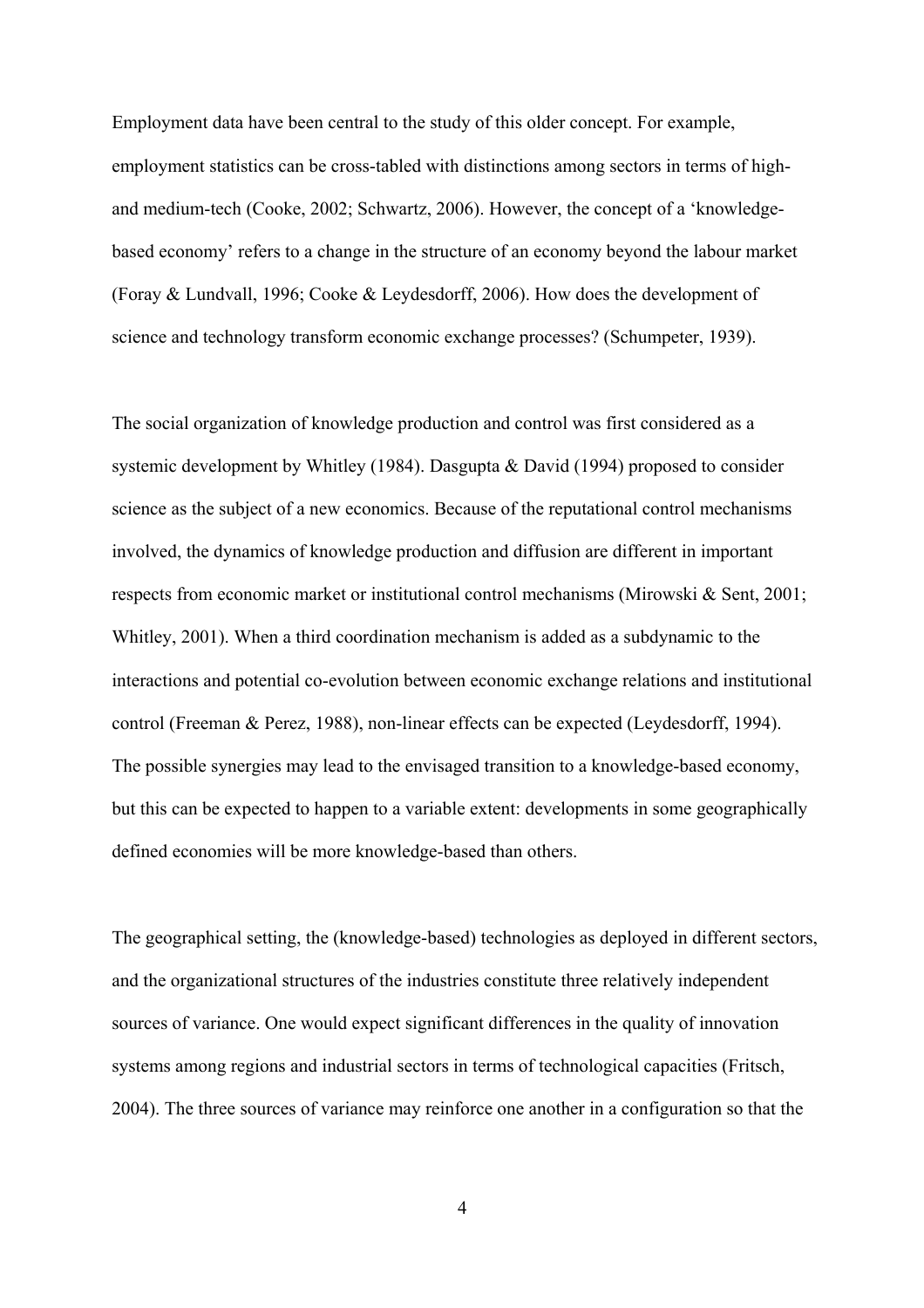uncertainty is reduced at the systems level. A knowledge-based order of the economy can thus be shaped.

Our research question is whether one is able to operationalize this configurational order and then also to measure it. For the operationalization we shall need elements from the two research programs which have supported this collaboration: economic geography and scientometrics. We use Storper's (1997, at pp. 26 ff.) notion of a 'holy trinity' among technology, organization, and territory from regional economics, and we elaborate on Leydesdorff's (1995) use of information theory in scientometrics.

# **2. A combination of two theoretical perspectives**

Storper (1997, at p. 28) defined a territorial economy as *stocks of relational assets*. The relations determine the dynamics of the system:

Territorial economies are not only created, in a globalizing world economy, by proximity in input-output relations, but more so by proximity in the untraded or relational dimensions of organizations and technologies. Their principal assets—because scarce and slow to create and imitate—are no longer material, but relational. (Storper, 1997: 28)

The 'holy trinity' is to be understood not only in terms of elements in a network, but as the result of the dynamics of these networks shaping new worlds. These worlds emerge as densities of relations that can be developed into a competitive advantage when and where they materialize by being coupled to the ground in regions. For example, one would expect the clustering of high-tech services in certain (e.g., metropolitan) areas. The location of such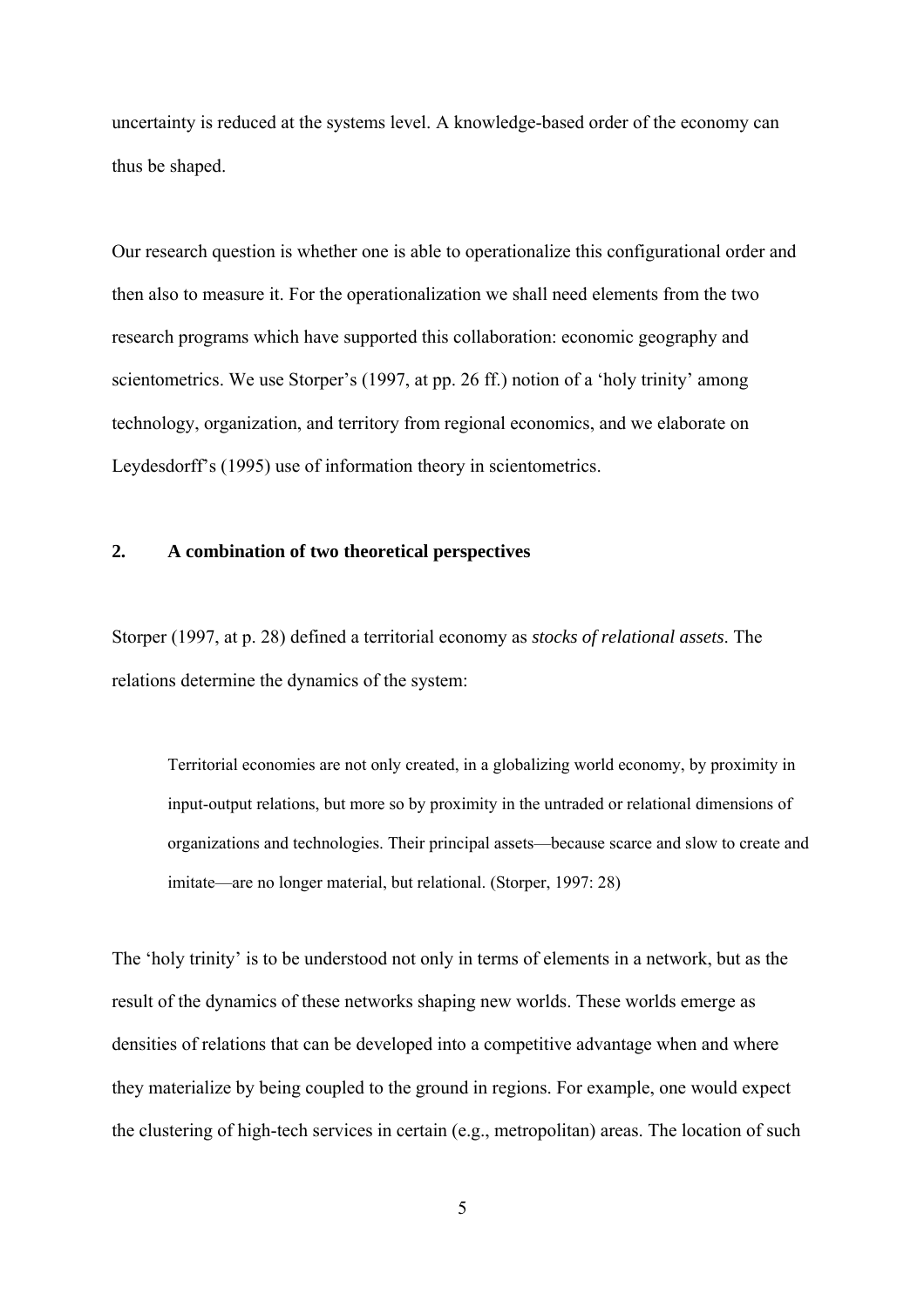a niche can be considered as a consequence of the self-organization of the interactions (Bathelt, 2003; Cooke & Leydesdorff, 2006). Furthermore, Storper argued that this extension of the 'heterodox paradigm' in economics implies a reflexive turn.

In a similar vein, authors using the model of a triple helix of university-industry-government relations have argued for considering the possibility of an overlay of relations among universities, industries, and governments to emerge from these interactions (Etzkowitz  $\&$ Leydesdorff, 2000). Under certain conditions the feedback from the reflexive overlay can reshape the network relations from which it emerged. Because of this reflexive turn, the parties involved may become increasingly aware of their own and each others' expectations, limitations, and positions. These expectations and interactions can be further informed by relevant knowledge. Thus, the knowledge-based subdynamic may increasingly contribute to the operation of the system.

The triple helix model of university-industry-government relations has hitherto been developed mainly as a *(neo)institutional* model for studying the knowledge infrastructure in networks of relations (Etzkowitz *et al*., 2000; Powell & DiMaggio, 1991). From a *(neo)evolutionary* perspective, a triple helix can be formulated dynamically as the interactions among three (or more) subdynamics of a system (Leydesdorff, 1997; Leydesdorff & Etzkowitz, 1998). To what extent do the networks allow for a synergy among (1) economic wealth generation, (2) technological novelty production, and (3) institutionally organized retention? How can the economic exchange, the innovation dynamics upsetting the market equilibria, and the locally organized interfaces among these subdynamics be integrated at a systems level?

6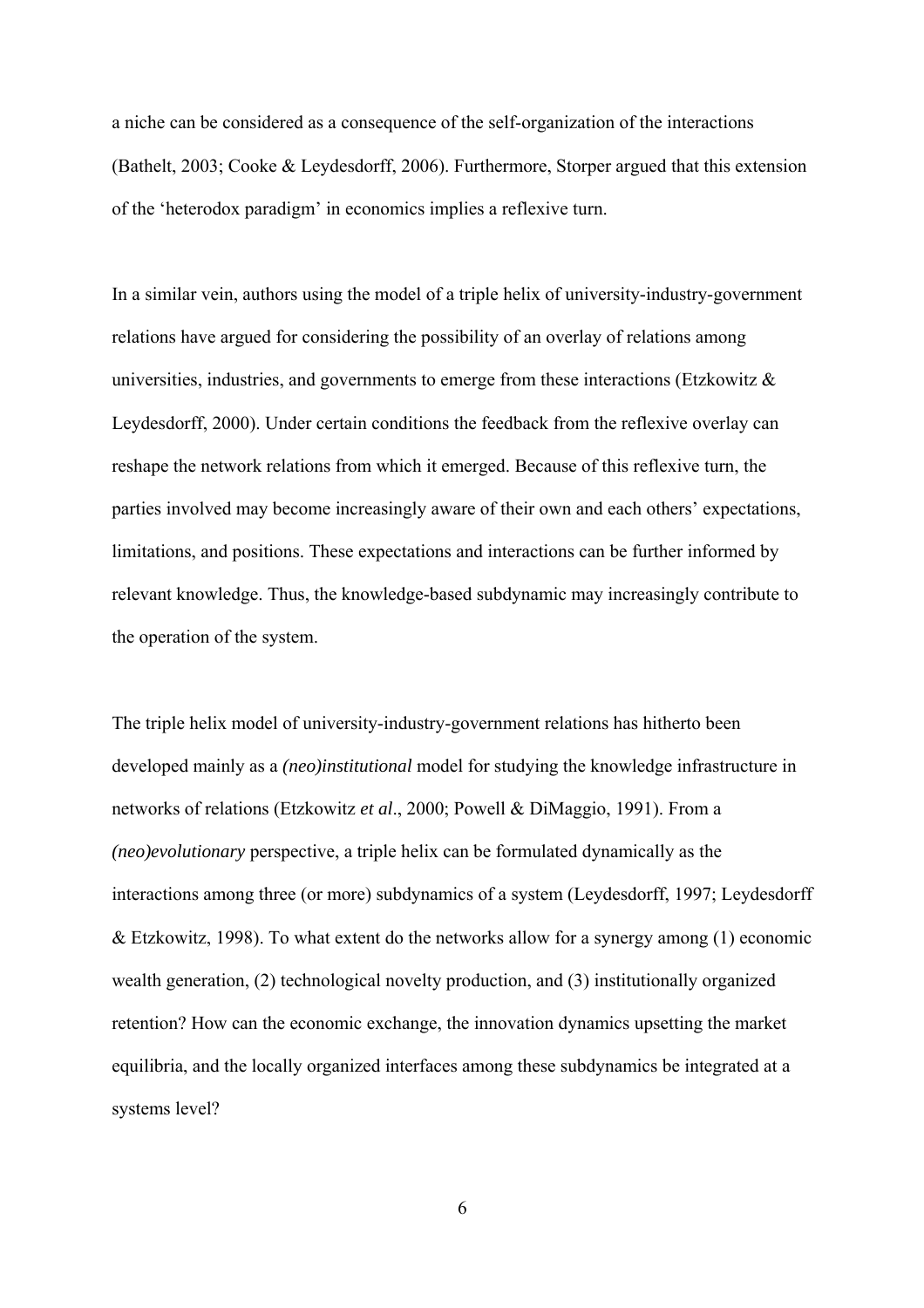The knowledge-based overlay and the institutional layer operate upon one another in terms of frictions that provide opportunities for innovation both vertically within each of the helices and horizontally among them. The quality of the knowledge base in the economy depends on the locally specific functioning of the interactions in the knowledge infrastructure and on the interface between this infrastructure with the self-organizing dynamics at the systems level. A knowledge base would operate by diminishing the uncertainty that prevails at the network level, that is, as a structural property of the system.

The correspondence between these two perspectives can be extended to the operationalization. Storper (1997, at p. 49), for example, used the following depiction of 'the economy as a set of intertwined, partially overlapping domains of action' in terms of recursively overlapping Venn-diagrams: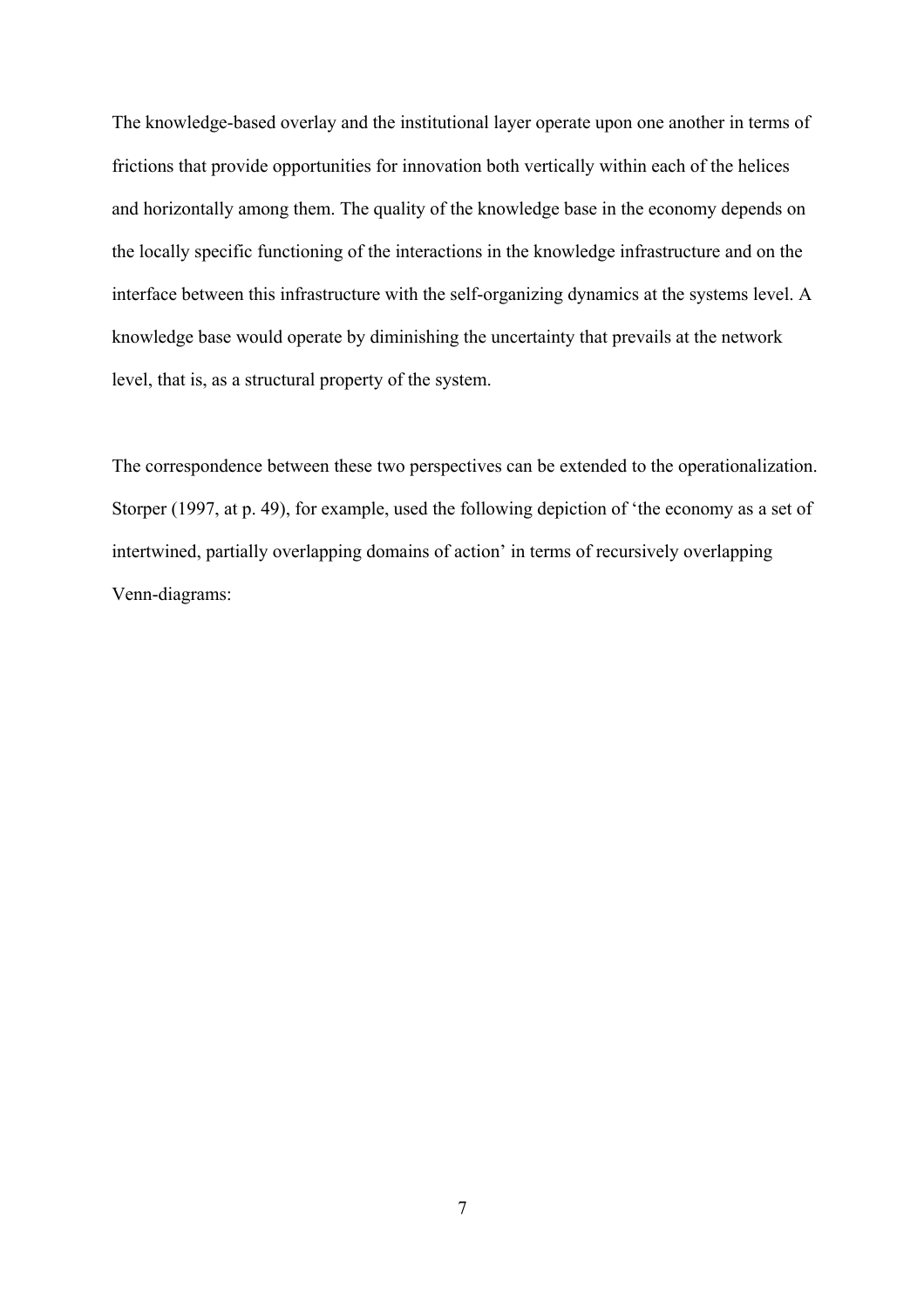

Figure 1: Storper's 'holy trinity of technologies, organizations, and territories' provides an overlap in the resulting 'products'.

Using the triple helix model, Leydesdorff (1997, at p. 112) noted that the three circles

boldfaced in Figure 1 do not have to overlap in a common zone like the area indicated with

'Products.' He proposed the following configuration as an alternative: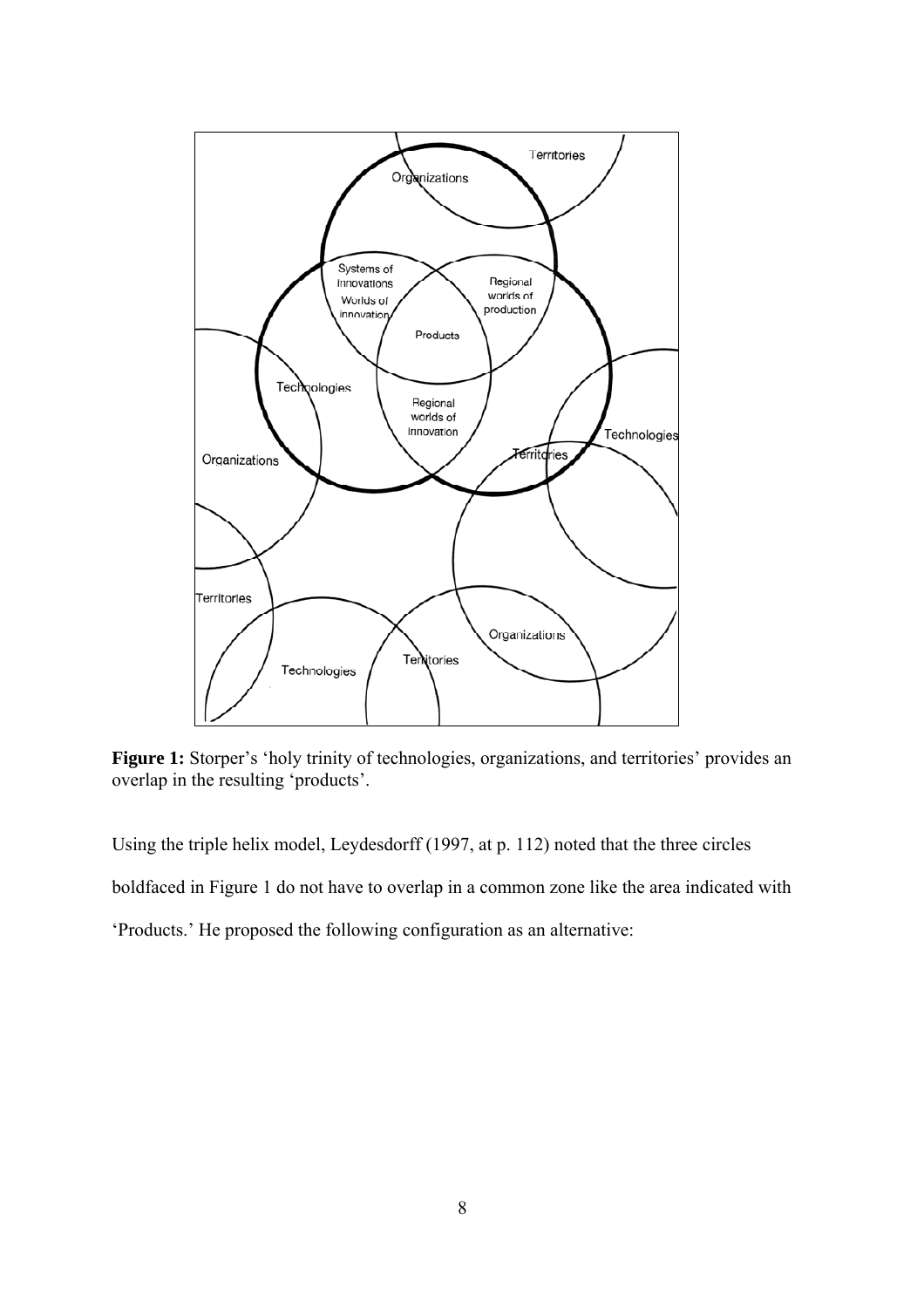

**Figure 2:** The neo-evolutionary variant of the Triple Helix model

In a networked arrangement an overlay of interrelations among the bilateral relations at interfaces can to a certain extent replace the function of central integration. In this case, a virtual hyper-cycle potentially integrates the complex system by providing an additional structure.

The gap in the overlap between the three circles in Figure 2 can be understood as a negative entropy, that is, a reduction of the uncertainty in the system. Unlike the mutual information in two dimensions (Shannon, 1948; Theil, 1972), information among three dimensions thus can become negative (McGill, 1954; Abramson, 1963). This reduction of the uncertainty is in this case a consequence of the networked configuration. However, the 'configurational information' is not present in any of the subsets (Jakulin & Bratko, 2004).<sup>4</sup> In other words, the overlay can be considered as an additional source or sink of information. A

 $\overline{a}$ 

<span id="page-8-0"></span><sup>&</sup>lt;sup>4</sup> The so-called interaction or configurational information is defined by these authors as the mutual information in three dimensions, but with the opposite sign (McGill, 1954; Han, 1980).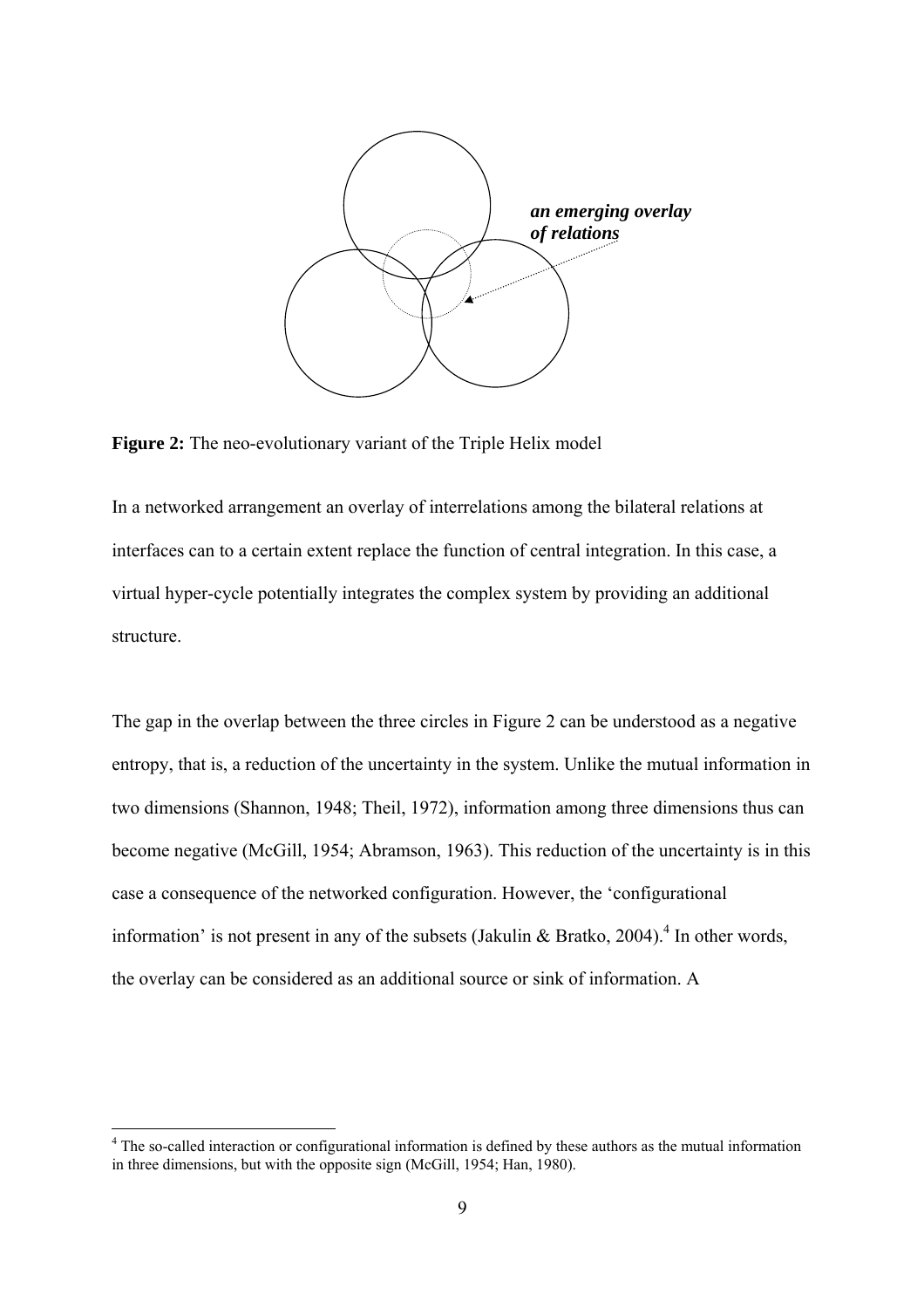configurational reduction of the uncertainty locally counteracts the prevailing tendency at the systems level towards increasing entropy and equilibrium (Khalil, 2004).<sup>[5](#page-9-0)</sup>

Using scientometric indicators like co-authorship relations, it could be shown that the configurational information among the three helices varies considerably among nations and world regions (Leydesdorff, 2003). In this study, the scientometric approach to measuring the knowledge base is extended to economic regions at the national and subnational levels by applying the operationalization to data about the distribution of Dutch firms in three dimensions. The data have been used extensively in previous studies by the other authors of this study (Van der Panne & Dolfsma, 2001, 2003; Van der Panne, 2004).

# **3. Methods and data**

## *3.1 Data*

 $\overline{a}$ 

The data consist of 1,131,668 records containing information based on the registration of enterprises by the Chambers of Commerce of the Netherlands. The data were collected by Marktselect plc on a quarterly basis. Our data specifically correspond to the CD-Rom for the second quarter of 2001 (Van der Panne & Dolfsma, 2003). Because registration with the Chamber of Commerce is obligatory for corporations, the dataset covers the entire population. We brought the data under the control of a relational database manager in order to enable us to focus on the relations more than on the attributes. Dedicated programs were developed for the further processing and computation where necessary.

<span id="page-9-0"></span><sup>&</sup>lt;sup>5</sup> Theil & Fiebig (1984: 12; cf. Frenken, 2000: 263; Sahal, 1979: 129) defined the mutual information in more dimensions as a straightforward extension of the mutual information in two dimensions. However, the decomposition of the mutual information in two and three dimensions enables us to account for the configuration of bilateral and trilateral relations in Triple Helix configurations (Leydesdorff, 2003).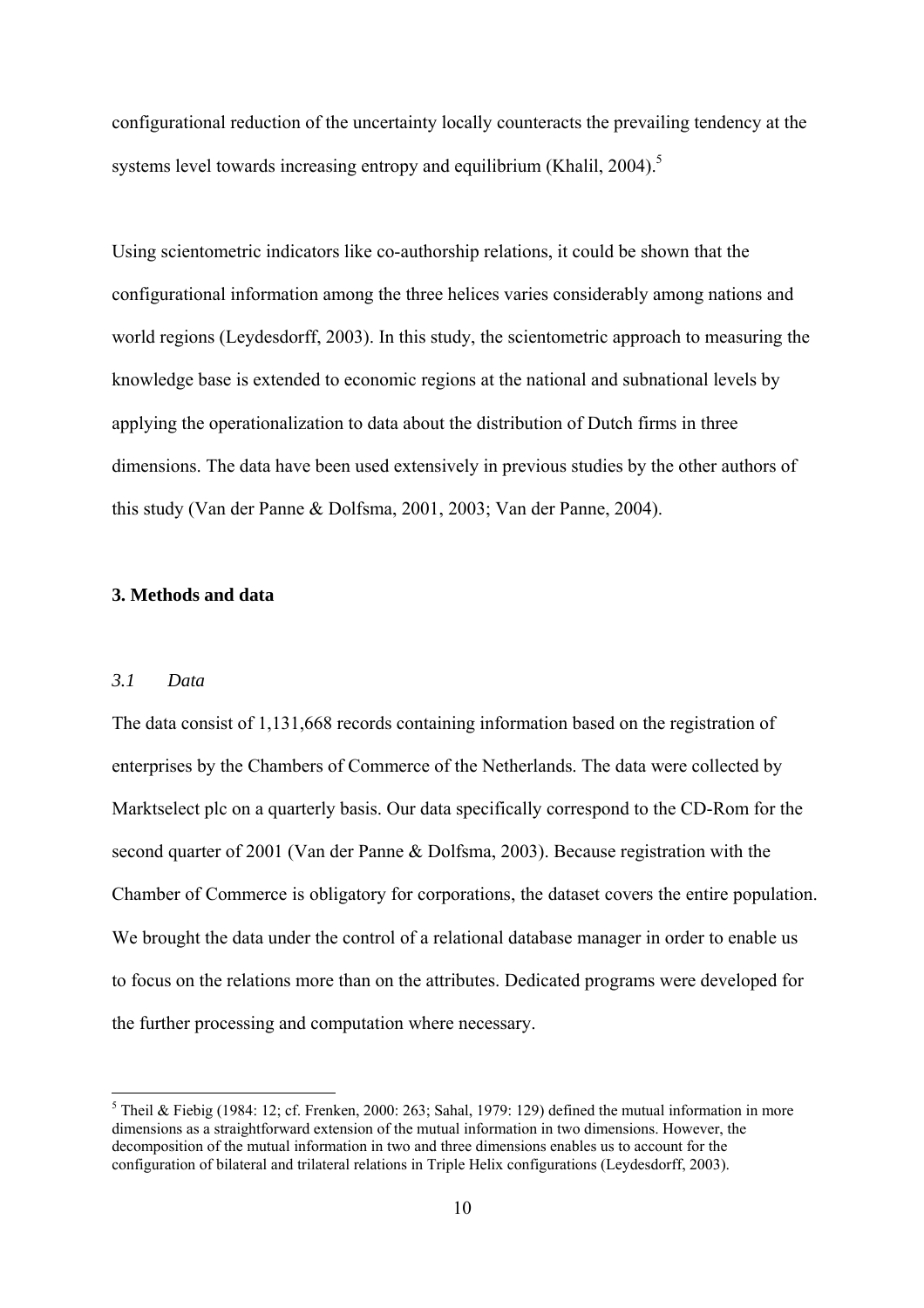In addition to information at the company level, the data contain three variables which can be used as proxies for the dimensions of technology, organization, and geography at the systems level. Technology will be indicated by the sector classification (Pavitt, 1984; Vonortas, 2000), organization by the company size in terms of numbers of employees (Pugh *et al*., 1969a, 1969b; Blau & Schoenherr, 1971), and the geographical position by the postal codes in the addresses. Sector classifications are based on the European NACE system. This classification was further elaborated by the Dutch Chambers of Commerce into a five-digit system (BIK-codes).<sup>[6](#page-10-0)</sup> In addition to major activities, most companies also provide information about second and third classification terms. However, we shall focus below on the main code using the two-digit level unless otherwise indicated.

The distribution by company size is provided in Table 1. The data contain a first class of 223,231 companies without employees. We decided to include this category because it contains, among others, spin-off companies which are already on the market, but whose owners are employed by mother companies or universities. Given our research question, these establishments are relevant economic activities.

 $\overline{a}$ 

<span id="page-10-0"></span><sup>&</sup>lt;sup>6</sup> NACE stands for Nomenclature générale des Activités économiques dans les Communautés Européennes. The NACE code can be translated into the International Standard Industrial Classificiation (ISIC) and in the Dutch national SBI (Standaard Bedrijfsindeling) developed by Statistics Netherlands. The Chambers of Commerce have elaborated this classification into the so-called BIK code (Bedrijfsindeling Kamers van Koophandel). However, these various codes can be translated unambiguously into one another.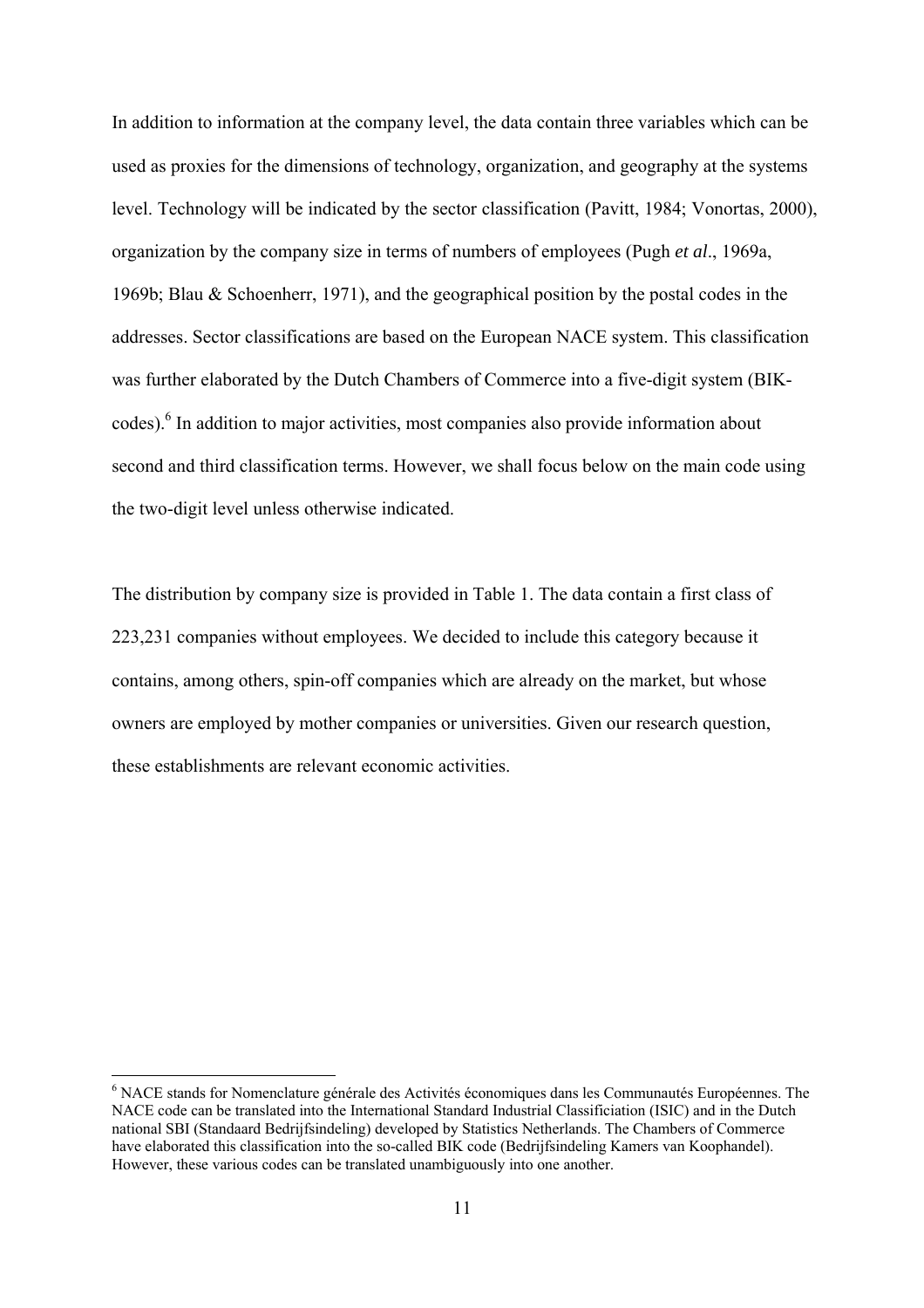| Size         | Number of | Number of      |
|--------------|-----------|----------------|
|              | employees | companies      |
| 1            | None      | 223,231        |
| 2            |           | 453.842        |
| $\mathbf{3}$ | 2 to 4    | 279,835        |
| 4            | 5 to 9    | 88.862         |
| 5            | 10 to 19  | 42,047         |
| 6            | 20-49     | 27.246         |
| 7            | 50-99     | 8,913          |
| 8            | 100-199   | 4,303          |
| 9            | 200-499   | 2,313          |
| 10           | 500-749   | 503            |
| 11           | 750-999   | 225            |
| 12           | >1000     | 348            |
|              |           | 1,131,668<br>N |

**Table 1**: Distribution of company data by size.

Postal codes are a fine-grained indicator of geographical location. We used the two-digit level which provides us with 90 districts. Using this information the data can be aggregated into provinces (NUTS-2) and so-called COROP regions. The COROP regions correspond with the NUTS-3 level used for the statistics of the OECD and Eurostat.<sup>7</sup> The Netherlands are thus organized in twelve provinces and forty regions, respectively.

# *3.2 Knowledge-intensity and high-tech*

 $\overline{a}$ 

The OECD (1986) first defined knowledge-intensity in manufacturing sectors on the basis of R&D intensity. R&D intensity was defined for a given sector as the ratio of R&D expenditure to value added. Later this method was expanded to take account of the technology embodied in purchases of intermediate and capital goods (Hatzichronoglou, 1997). This new measure could also be applied to service sectors which tend to be technology users rather than technology producers. The discussion continues about how best to delineate knowledge-

<span id="page-11-0"></span><sup>7</sup> NUTS stands for Nomenclature des Unités Territoriales Statistiques (Nomenclature of Territorial Units for Statistics). COROP is the abbreviation of the Dutch 'Coordinatiecommissie Regionaal Onderzoeksprogramma.'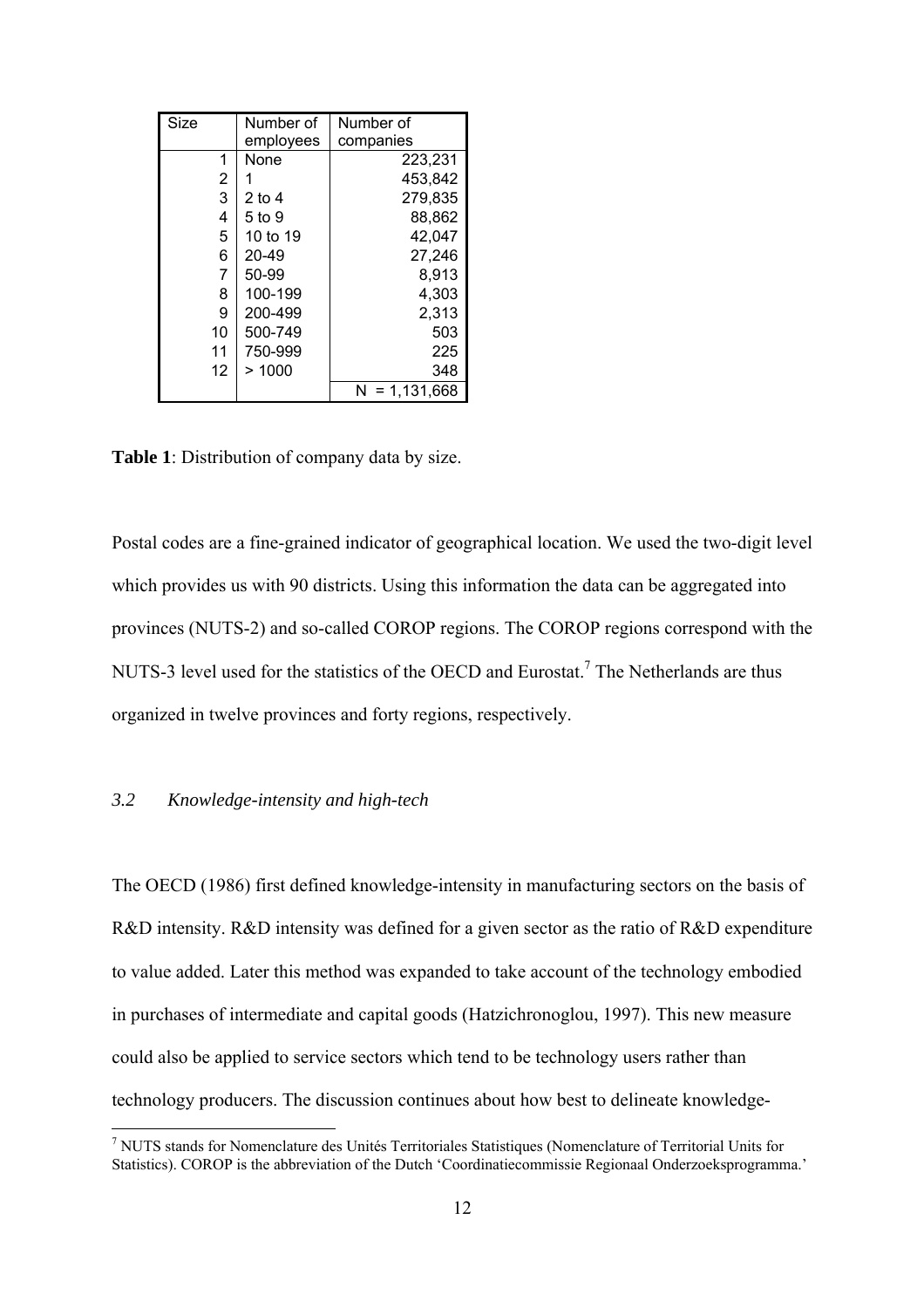## intensive services (Laafia, 1999, 2002a, 2002b; OECD, 2001, 2003, at p. 140). The

classification introduced in the *2001 STI Scoreboard* will be used here (OECD, 2001, at pp.

137 ff.). The relevant NACE categories for high- and medium-tech are as follows:

| <b>High-tech Manufacturing</b>                                                                                                                                                                                                                                                               | Knowledge-intensive Sectors (KIS)                                                                                                                                                                                                                                        |
|----------------------------------------------------------------------------------------------------------------------------------------------------------------------------------------------------------------------------------------------------------------------------------------------|--------------------------------------------------------------------------------------------------------------------------------------------------------------------------------------------------------------------------------------------------------------------------|
| 30 Manufacturing of office machinery and computers<br>32 Manufacturing of radio, television and<br>communication equipment<br>and apparatus<br>33 Manufacturing of medical precision and optical<br>instruments.<br>watches and clocks                                                       | 61 Water transport<br>62 Air transport<br>64 Post and telecommunications<br>65 Financial intermediation, except insurance and<br>pension funding<br>66 Insurance and pension funding, except compulsory<br>social security                                               |
| Medium-high-tech Manufacturing                                                                                                                                                                                                                                                               | 67 Activities auxiliary to financial intermediation<br><b>70 Real estate activities</b><br>71 Renting of machinery and equipment without                                                                                                                                 |
| 24 Manufacture of chemicals and chemical products<br>29 Manufacture of machinery and equipment n.e.c.<br>31 Manufacture of electrical machinery and apparatus<br>n.e.c.<br>34 Manufacture of motor vehicles, trailers and semi-<br>trailers<br>35 Manufacturing of other transport equipment | operator and of personal and household goods<br><b>72</b> Computer and related activities<br>73 Research and development<br><b>74 Other business activities</b><br>80 Education<br>85 Health and social work<br><b>92</b> Recreational, cultural and sporting activities |
|                                                                                                                                                                                                                                                                                              | Of these sectors, 64, 72 and 73 are considered <i>high-</i><br>tech services.                                                                                                                                                                                            |

**Table 2**: Classification of high-tech and knowledge-intensive sectors according to Eurostat. Source: Laafia, 2002a, at p. 7.

These classifications are based on normalizations across the member states of the European Union and the OECD, respectively. However, the percentages of R&D and therefore the knowledge-intensity at the sectoral level may differ in the Netherlands from the average for the OECD or the EU. In a recent report, Statistics Netherlands (CBS, 2003) provided figures for R&D intensity as percentages of value added in 2001. Unfortunately, the data are aggregated at a level higher than the categories provided by Eurostat and the OECD. For this reason, and, furthermore because the Dutch economy is heavily internationalized so that knowledge can easily spill over from neighboring countries, we decided to use the Eurostat categories provided in Table 2 to distinguish levels of knowledge-intensity among sectors.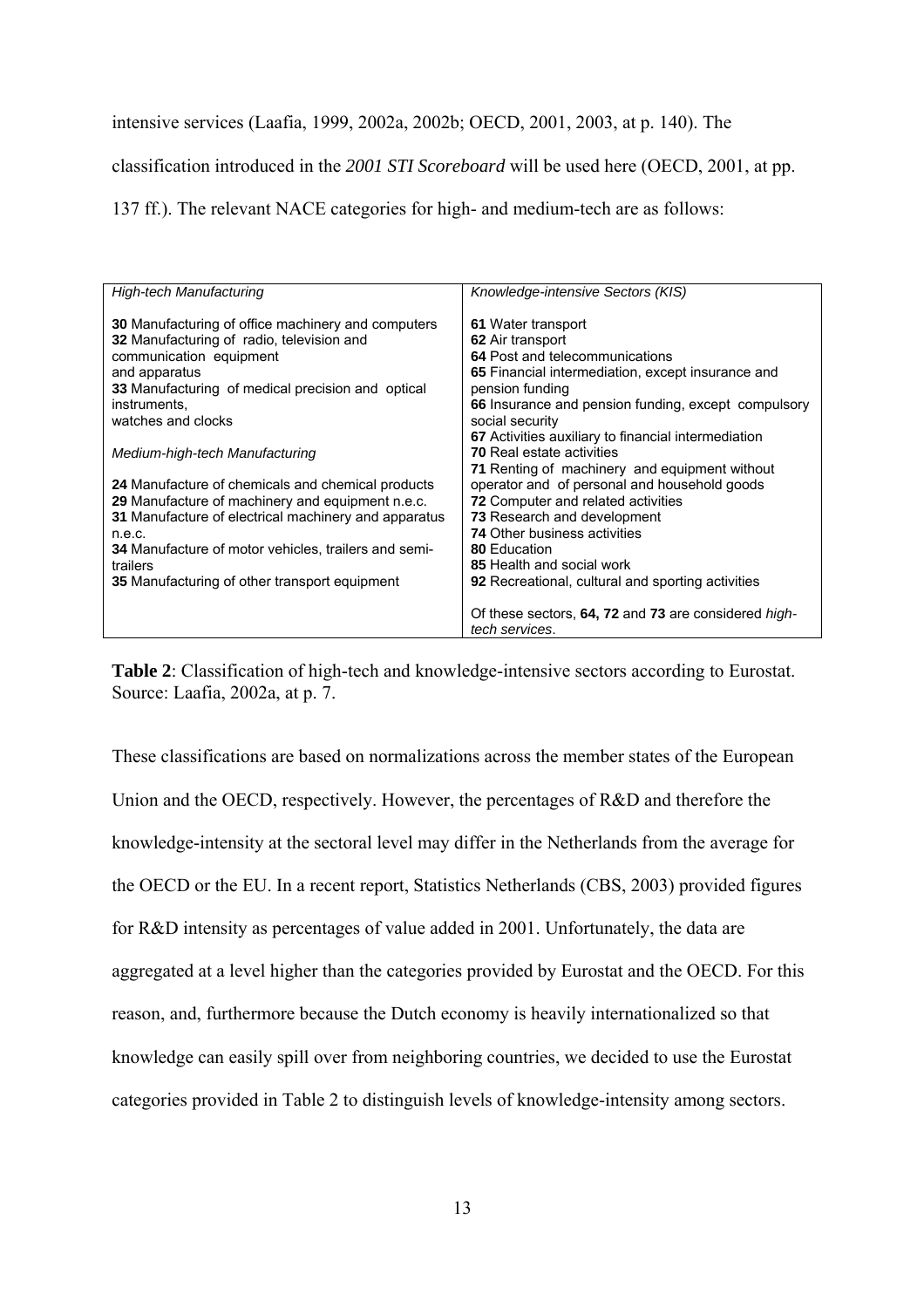#### *3.3 Regional differences*

The reader may need some descriptive statistics to understand the context, since the geographical make-up of the Netherlands is different from its image. The share of employment in high-tech and medium-tech manufacturing in the Netherlands rates only above Luxembourg, Greece, and Portugal in the EU-15 (OECD, 2003, at pp. 140f.). The economically leading provinces of the country, like North- and South-Holland and Utrecht, rank among the lowest on this indicator in the EU-15. $^8$  $^8$  The south-east part of the country is integrated in terms of high- and medium-tech manufacturing with neighbouring parts of Belgium and Germany. More than 50% of private R&D in the Netherlands is located in the regions of Southeast North-Brabant and North-Limburg (Wintjes & Cobbenhagen, 2000).

The core of the Dutch economy has traditionally been concentrated on services. These sectors are not necessarily knowledge-intensive, but the situation is somewhat brighter with respect to knowledge-intensive services than in terms of knowledge-based manufacturing. Utrecht and the relatively recently reclaimed province of Flevoland score high on this employment indicator,<sup>[9](#page-13-1)</sup> while both North- and South-Holland are in the middle range. South-Holland is classified as a leading EU region in knowledge-intensive services (in absolute numbers), but the high-tech end of these services has remained underdeveloped. In summary, the country is not homogenous on any of these indicators. On the basis of these employment statistics, the geographical distribution seems almost opposite for high-tech manufacturing and knowledgeintensive services, with provinces specialized in one of the two.

 $\overline{a}$ 

<span id="page-13-0"></span><sup>&</sup>lt;sup>8</sup> Laafia (1999) provides maps of Europe with indication of employment rates in high-tech manufacturing sectors and high-tech service sectors respectively. Laafia (2002a) adds relevant figures.

<span id="page-13-1"></span><sup>&</sup>lt;sup>9</sup> Flevoland is the only Dutch province amenable for EU support through the structural funds.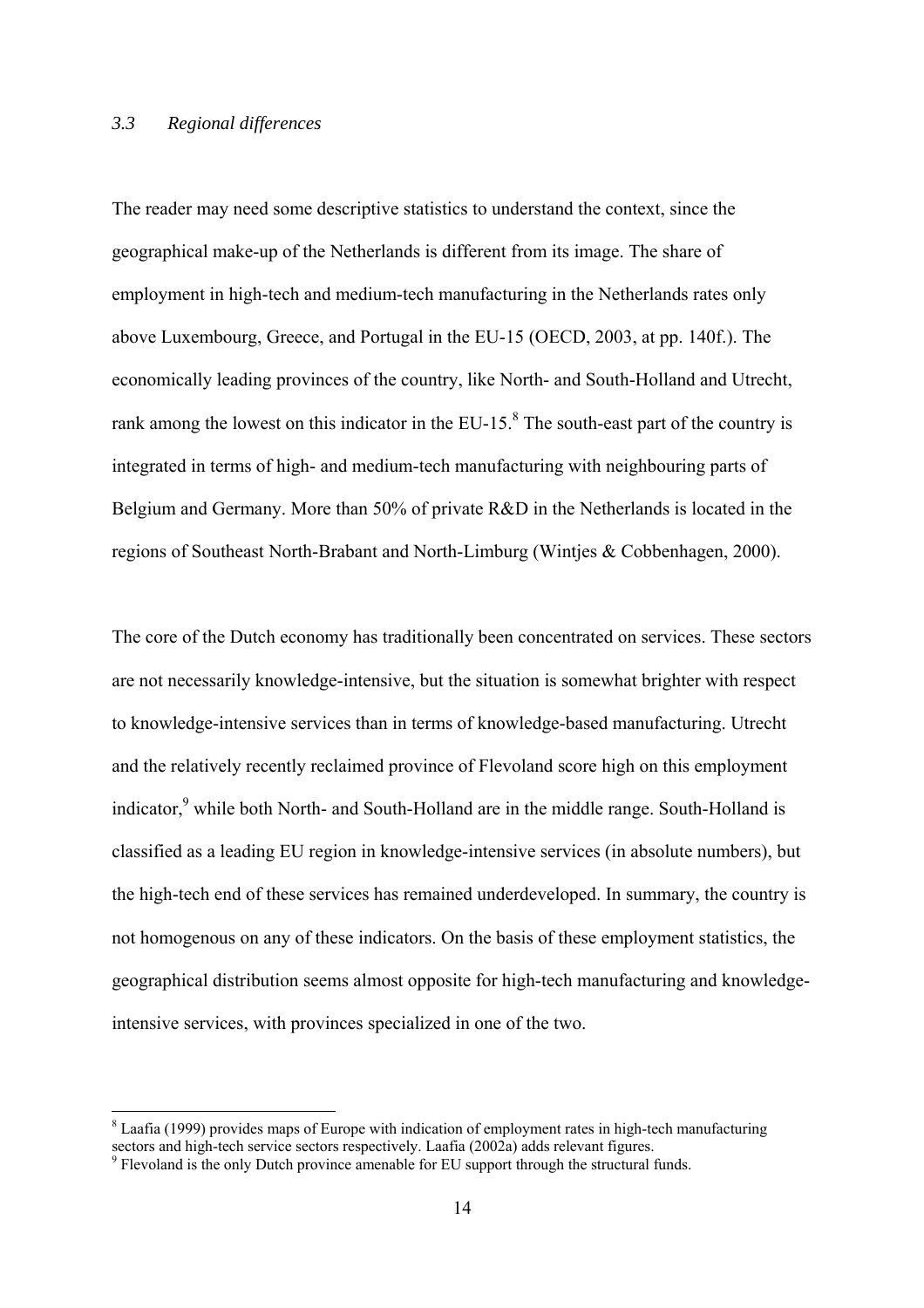#### *3.4 Methodology*

 $\overline{a}$ 

Unlike a covariation between two variables, a dynamic interaction among three dimensions can generate a complex pattern (Schumpeter, 1939, at pp. 174f; Li & Yorke, 1975). The two configurations possible among three subdynamics were depicted above as integrating or differentiating (in Figures 1 and 2, respectively). In the case of overlapping Venn diagrams, the dynamics can be considered as relatively integrated, e.g., in the resulting products (Storper, 1997, at p. 49; see Figure 1), while in the absence of overlap the system remains more differentiated. In this latter case, it operates in terms of different systems interfacing each other at the network level. In other words, the overlap among the three domains has become negative, and by using the mutual information this can be indicated as negative entropy[.10](#page-14-0) Negative entropy reduces the uncertainty that prevails.

Information that is shared among three dimensions can thus be used to measure the extent of integration and differentiation in the interaction among three subsystems. In general, two interacting systems determine each other in their mutual information and condition each other in the remaining uncertainty. They reduce the uncertainty on either side with the mutual information or the transmission. Using Shannon's formulas, this mutual information is defined as the difference between the sum of the uncertainty in two systems without the interaction  $(H_x + H_y)$  minus the uncertainty contained in the two systems when they are combined  $(H_{xy})$ . This can be formalized as follows:

$$
T_{xy} = H_x + H_y - H_{xy}
$$
\n<sup>(1)</sup>

<span id="page-14-0"></span> $10$  The relation between the geometrical metaphor of overlap or overlay and the algorithmic measure of mutual information is not strictly one-to-one, but the metaphor is helpful for the understanding.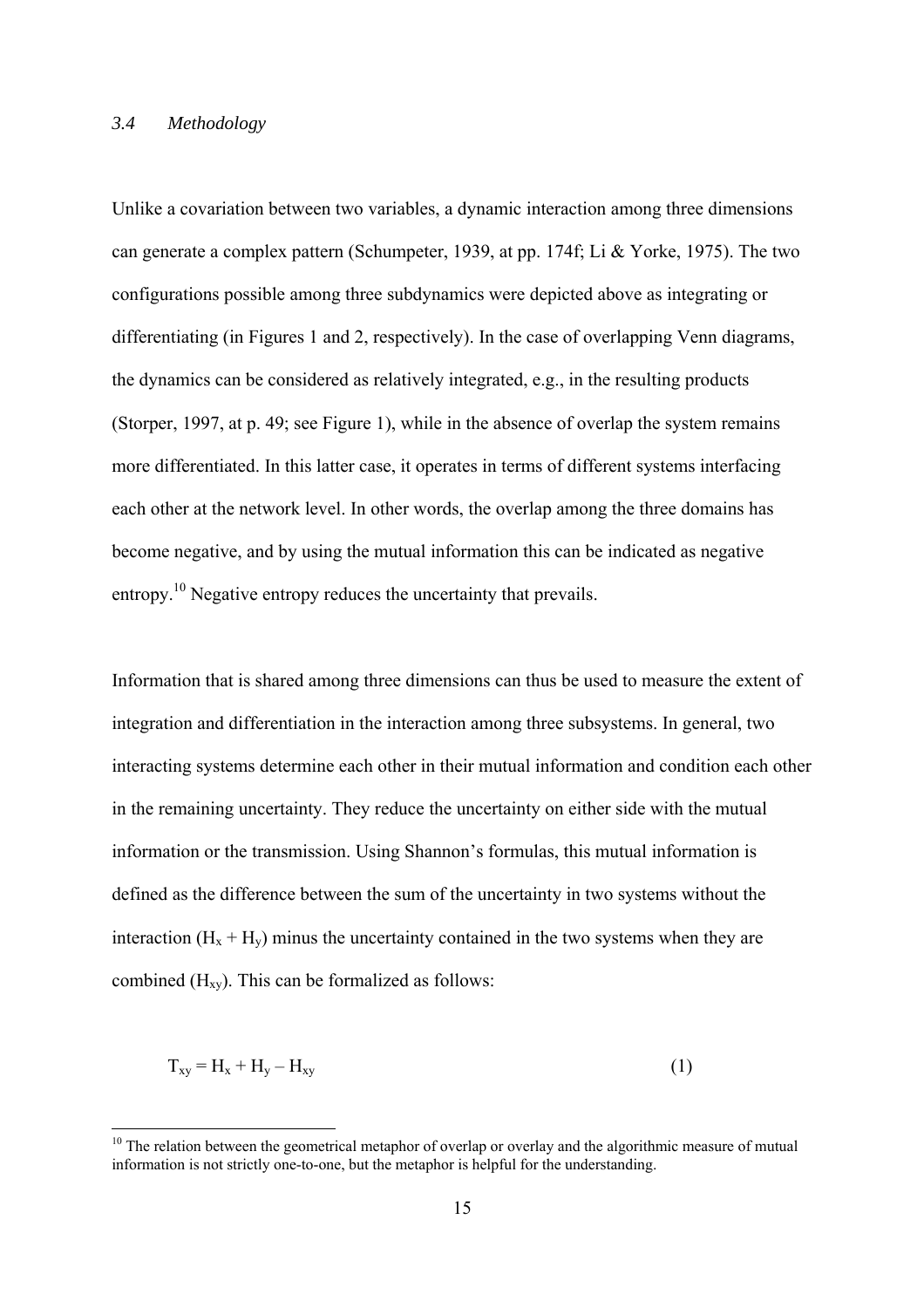H<sub>x</sub> is the uncertainty in the distribution of the variable *x* (that is, H<sub>x</sub> =  $-\sum_{x} p_x^2 \log p_x$ ), and analogously,  $H_{xy}$  is the uncertainty in the two-dimensional probability distribution (matrix) of *x* and *y* (that is,  $H_{xy} = -\sum_{x} \sum_{y} p_{xy}^{2} \log p_{xy}$ ). The mutual information will be indicated with the T of transmission. If the basis two is used for the logarithm all values are expressed in bits of information.

Abramson (1963, at p. 129) derived from the Shannon formulas that the mutual information in three dimensions is:

$$
T_{xyz} = H_x + H_y + H_z - H_{xy} - H_{xz} - H_{yz} + H_{xyz}
$$
 (2)

While the bilateral relations between the variables reduce the uncertainty, the trilateral integration (represented above as the overlap among the Venn diagrams) adds to the uncertainty. The layers thus alternate in terms of the sign. The sign of  $T_{xyz}$  depends on the magnitude of  $H_{xyz}$  relative to the mutual information in the bilateral relations.

For example, the trilateral coordination can be associated with a new coordination mechanism that is added to the system. In Figure 1, Storper (1997) indicated the positive overlap with 'Products.' In the network mode (Figure 2), however, a system without strong integration in a center reduces uncertainty by providing a differentiated configuration. The puzzles of integration at the interfaces are then solved in a non-hierarchical, that is, reflexive or knowledge-based mode.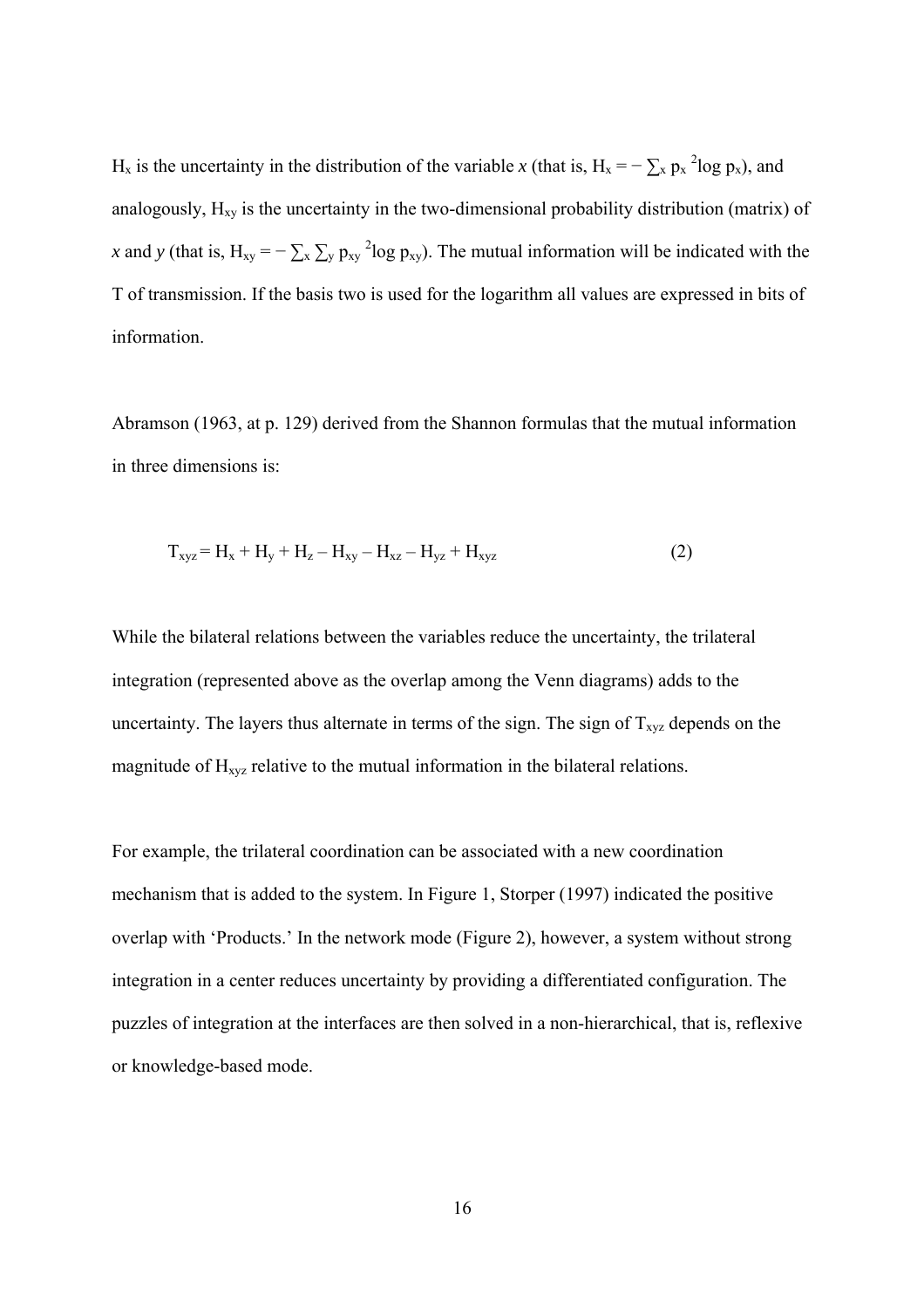## **4. Results**

Let us apply this measure to the data. We will first provide the descriptive statistics (Table 3). As noted, the data allow us to disaggregate in terms of geographical regions (NUTS-2 and NUTS-3), and we are able to distinguish high-tech, medium-tech sectors, and knowledgeintensive services. The various dimensions can also be combined in order to compute the mutual information in a next step (Table 4).

|                | ${\sf H}_{\sf Geography}$ | H <sub>Technology</sub> | H <sub>Organization</sub> | H <sub>GT</sub> | $H_{GO}$ | $H_{TO}$ | H <sub>GTO</sub> | N       |
|----------------|---------------------------|-------------------------|---------------------------|-----------------|----------|----------|------------------|---------|
| <b>NL</b>      | 6.205                     | 4.055                   | 2.198                     | 10.189          | 8.385    | 6.013    | 12.094           | 1131668 |
| $% H_{max}$    | 95.6                      | 69.2                    | 61.3                      | 82.5            | 83.2     | 63.7     | 75.9             |         |
| Drenthe        | 2.465                     | 4.134                   | 2.225                     | 6.569           | 4.684    | 6.039    | 8.413            | 26210   |
| Flevoland      | 1.781                     | 4.107                   | 2.077                     | 5.820           | 3.852    | 6.020    | 7.697            | 20955   |
| Friesland      | 3.144                     | 4.202                   | 2.295                     | 7.292           | 5.431    | 6.223    | 9.249            | 36409   |
| Gelderland     | 3.935                     | 4.091                   | 2.227                     | 7.986           | 6.158    | 6.077    | 9.925            | 131050  |
| Groningen      | 2.215                     | 4.192                   | 2.220                     | 6.342           | 4.427    | 6.059    | 8.157            | 30324   |
| Limburg        | 2.838                     | 4.166                   | 2.232                     | 6.956           | 5.064    | 6.146    | 8.898            | 67636   |
| N-Brabant      | 3.673                     | 4.048                   | 2.193                     | 7.682           | 5.851    | 6.018    | 9.600            | 175916  |
| N-Holland      | 3.154                     | 3.899                   | 2.116                     | 6.988           | 5.240    | 5.730    | 8.772            | 223690  |
| Overijssel     | 2.747                     | 4.086                   | 2.259                     | 6.793           | 5.002    | 6.081    | 8.749            | 64482   |
| <b>Utrecht</b> | 2.685                     | 3.956                   | 2.193                     | 6.611           | 4.873    | 5.928    | 8.554            | 89009   |
| S-Holland      | 3.651                     | 3.994                   | 2.203                     | 7.582           | 5.847    | 5.974    | 9.528            | 241648  |
| Zeeland        | 1.802                     | 4.178                   | 2.106                     | 5.941           | 3.868    | 6.049    | 7.735            | 24339   |

*4.1 Descriptive statistics* 

**Table 3**: Expected information contents (in bits) of the distributions in the three dimensions and their combinations.

Table 3 shows the probabilistic entropy values in the three dimensions  $(G = \text{geography}, T =$ 

technology/sector, and *O =* organization) for the Netherlands as a whole and the

decomposition at the NUTS-2 level of the provinces. The provinces are very different in

terms of the numbers of firms and their geographical distribution over the postal codes. While

Flevoland contains only 20,955 units, South-Holland provides the location for 241,648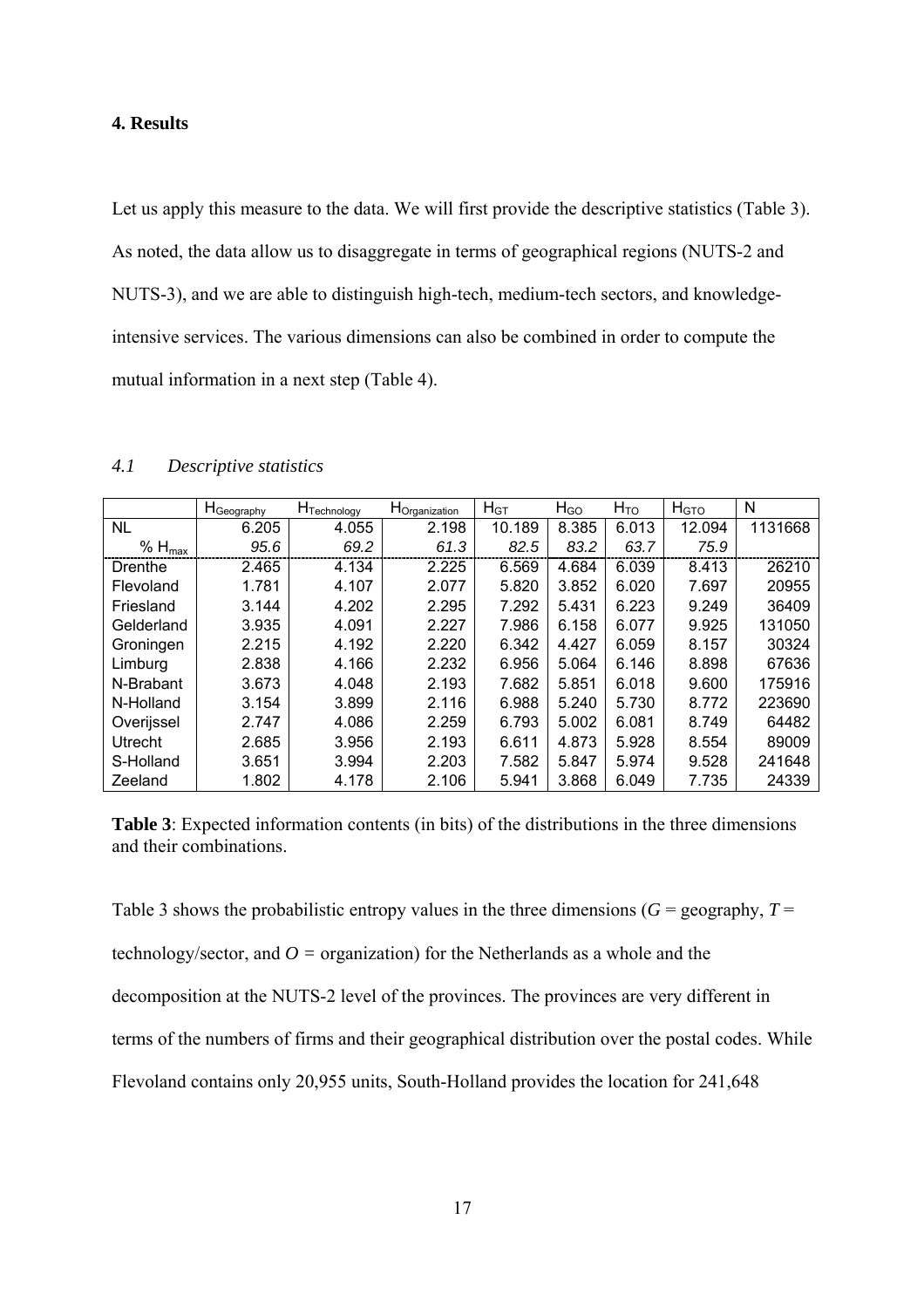firms.<sup>11</sup> This size effect is reflected in the distribution of postal codes: the uncertainty in the geographical distribution—measured as HGeography—correlates significantly with the number of firms N ( $r = 0.76$ ;  $p = 0.005$ ). The variance in the probabilistic entropies among the provinces is high  $(0.5)$  in this geographical dimension, but the variance in the probabilistic entropy among sectors and the size categories is relatively small  $( $0.1$ ). Thus, the provinces$ are relatively similar in terms of their sector and size distributions, $12$  and can thus meaningfully be compared.

The second row of Table 3 informs us that the probabilistic entropy in the postal codes of firms is larger then 95% of the maximum entropy of this distribution at the level of the nation. Since the postal codes are more fine-grained in metropolitan than in rural areas, this indicates that the firm-density is not a major source of variance in relation to the population density. However, the number of postal-code categories varies among the provinces and postal codes are nominal variables which cannot be compared across provinces or regions.

The corresponding percentages for the technology (sector) and the organization (or size) distributions are 69.2 and 61.3%, respectively. The combined uncertainty of technology and organization  $(H<sub>TO</sub>)$  does not add substantially to the redundancy. In other words, organization and technology have a relatively independent influence on the distribution different from that of postal codes. In the provincial decomposition, however, the highly developed and densily populated provinces (North and South-Holland, and Utrecht) show a more specialized pattern of sectoral composition  $(H_T)$  than Friesland, Groningen, and Limburg. (These latter provinces are further distanced from the center of the country.) Flevoland shows the highest redundancy

<span id="page-17-0"></span><sup>&</sup>lt;sup>11</sup> The standard deviation of this distribution is 80,027.04 with a means of 94,305.7.

<span id="page-17-1"></span> $12$  The value of H for the country corresponds to the mean of the values for the provinces in these dimensions:  $\overline{H}_T = 4.088 \pm 0.097$  and  $\overline{H}_0 = 2.196 \pm 0.065$ .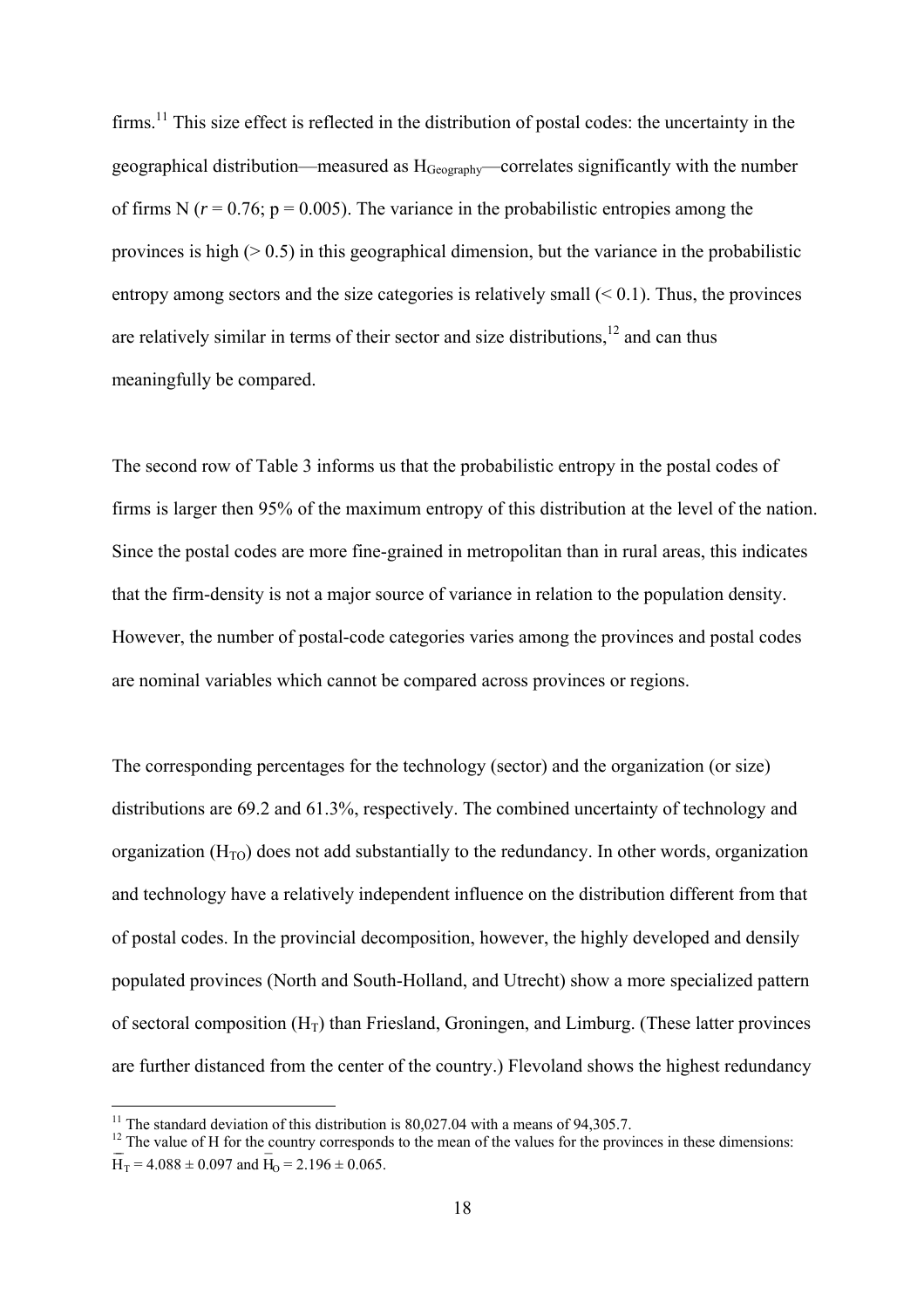in the size distribution  $(H<sub>0</sub>)$ , perhaps because certain traditional formats of middle-sized companies may still be underrepresented in this new province.

The combination of technological and organizational specialization exhibits a specific position of North-Holland ( $H_{TO} = 5.730$  or 60.7% of the maximum entropy) versus Friesland  $(H<sub>TO</sub> = 6.223$  or 65.9% of the maximum entropy) at the other end of the distribution. Since the mean of the distribution is in this case 63.8% with a standard deviation of 1.3, North-Holland is really an exception in terms of an interaction effect between the technological specialization and its relatively low variation in the size distribution.

## *4.2 The mutual information*

Table 4 provides the values for the transmissions (T) among the various dimensions. These values can be calculated straightforwardly from the values of the probabilistic entropies provided in Table 3 using Equations 1 and 2 provided above. The first line for the Netherlands as a whole shows that there is more mutual information between the geographical distribution of firms and their technological specialization ( $T_{GT} = 0.072$  bits) than between the geographical distribution and their size ( $T_{GO} = 0.019$ ). However, the mutual information between technology and organization ( $T_{TO} = 0.240$ ) is larger than  $T_{GO}$  by an order of magnitude. The provinces exhibit a comparable pattern.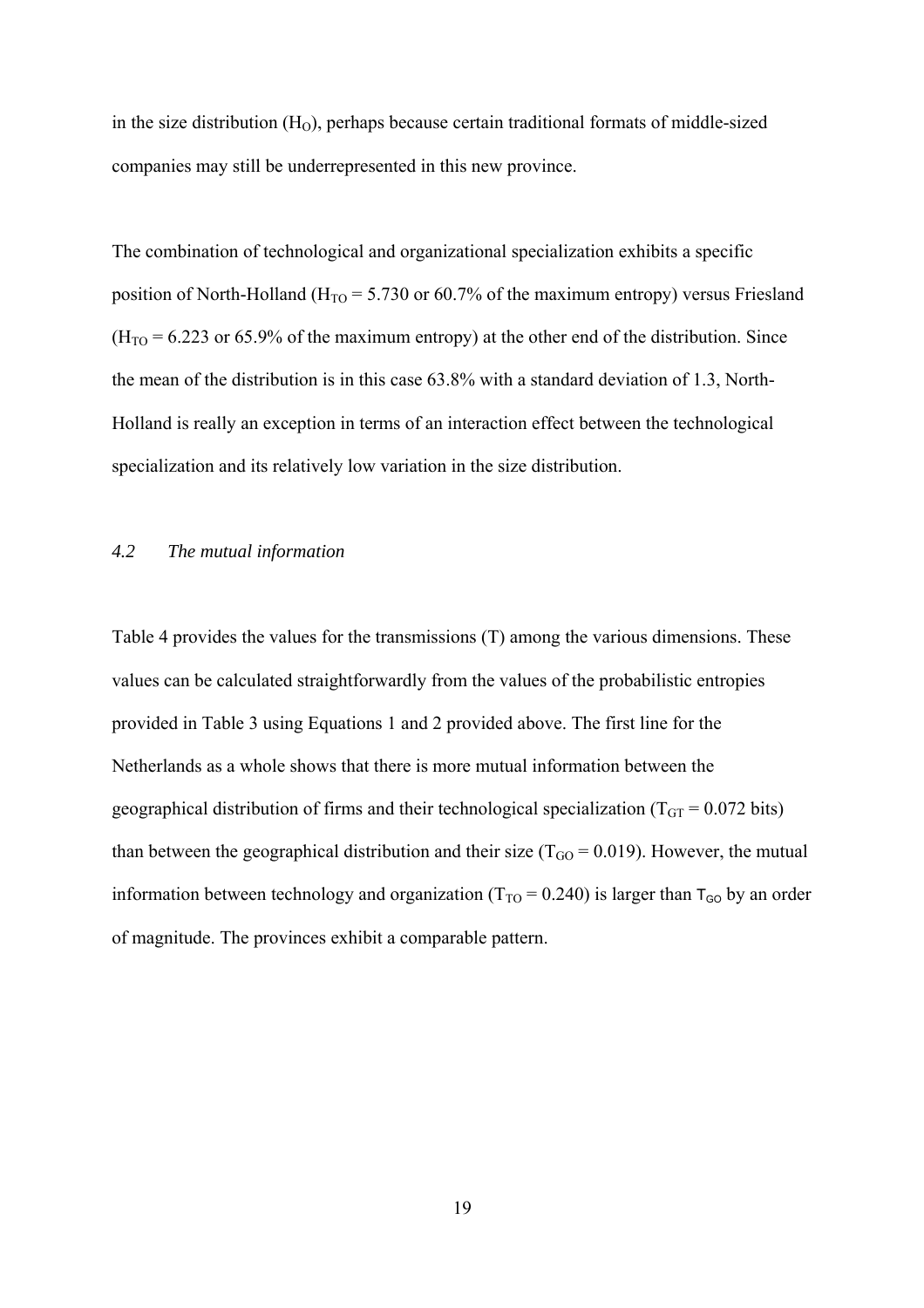|            | $T_{GT}$ | $T_{GO}$ | $1_{TO}$ | T <sub>GTO</sub> |
|------------|----------|----------|----------|------------------|
| NL         | 0.072    | 0.019    | 0.240    | $-0.034$         |
| Drenthe    | 0.030    | 0.005    | 0.320    | $-0.056$         |
| Flevoland  | 0.068    | 0.006    | 0.164    | $-0.030$         |
| Friesland  | 0.054    | 0.008    | 0.274    | $-0.056$         |
| Gelderland | 0.040    | 0.004    | 0.242    | $-0.043$         |
| Groningen  | 0.065    | 0.007    | 0.353    | $-0.045$         |
| Limburg    | 0.047    | 0.006    | 0.251    | $-0.033$         |
| N-Brabant  | 0.039    | 0.016    | 0.223    | $-0.036$         |
| N-Holland  | 0.065    | 0.030    | 0.285    | $-0.017$         |
| Overijssel | 0.040    | 0.004    | 0.263    | $-0.035$         |
| Utrecht    | 0.031    | 0.005    | 0.221    | $-0.024$         |
| S-Holland  | 0.062    | 0.006    | 0.223    | $-0.027$         |
| Zeeland    | 0.038    | 0.039    | 0.234    | $-0.039$         |

**Table 4**: The mutual information in two and three dimensions disaggregated at the NUTS 2 level (provinces).

While the values for  $T_{GT}$  and  $T_{GO}$  can be considered as indicators of the geographical clustering of economic activities (in terms of technologies and organizational formats, respectively), the  $T_{TO}$  provides an indicator for the correlation between the maturity of the industry (Anderson & Tushman, 1991) and the specific size of the firms involved (Suárez & Utterback 1995, Utterback & Suárez 1993; cf. Nelson, 1994). The relatively low value of this indicator for Flevoland indicates that the techno-economic structure of this province is less mature than in other provinces. The high values of this indicator for Groningen and Drenthe indicates that the techno-economic structure in these provinces is perhaps relatively overmature. This indicator can thus be considered as representing a strategic vector (Abernathy  $\&$ Clark, 1985; Watts & Porter, 2003).

All values for the mutual informations in three dimensions  $(T_{TGO})$  are negative. When decomposed at the NUTS-3 level of regions, these values are also negative, with the exception of two regions that contain only a single postal code at the two digits level. (In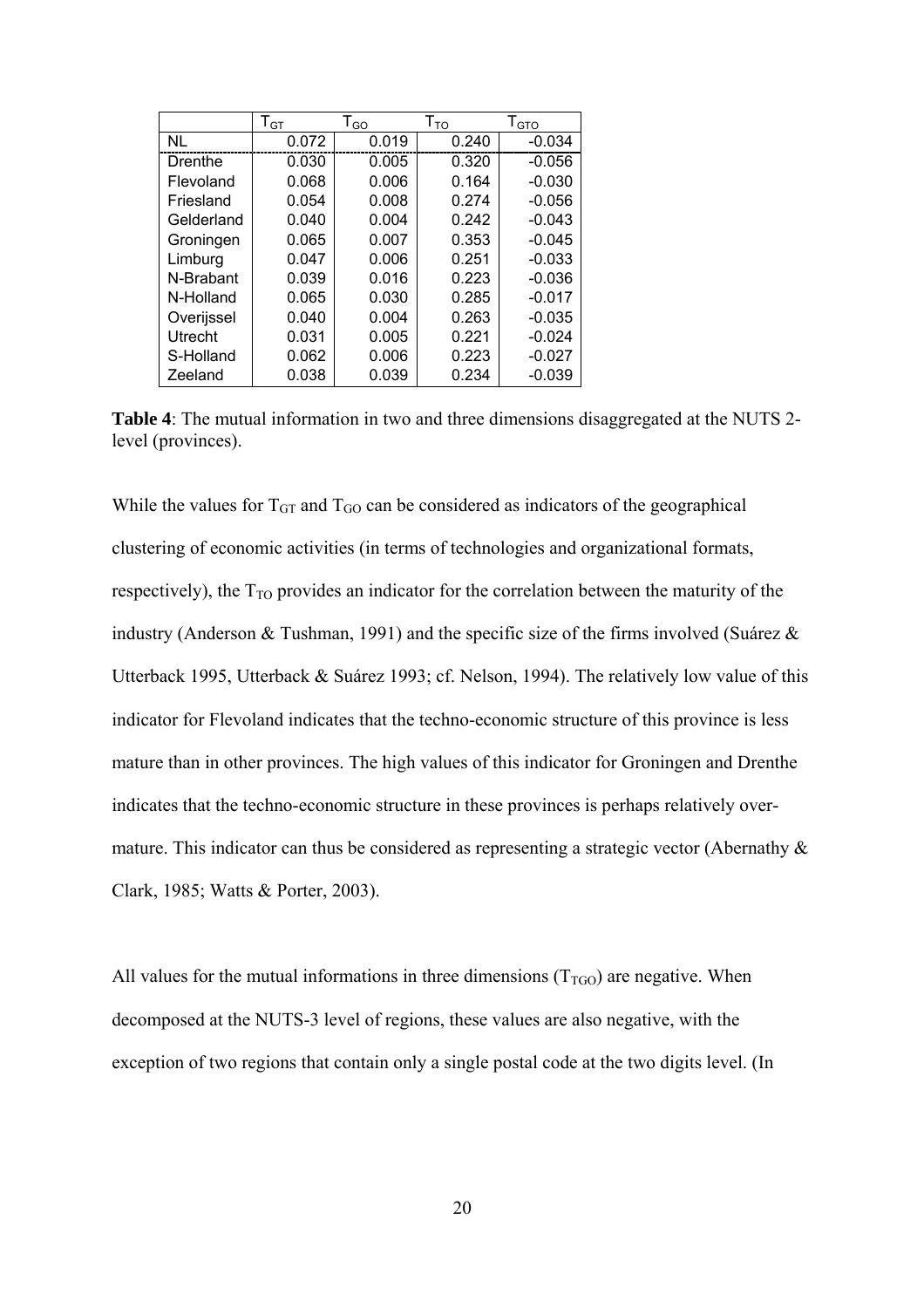these two cases the uncertainty is by definition zero.)<sup>13</sup> At first glance, the figures suggest an inverse relationship between the mutual information in three dimensions and the intuitively expected knowledge intensity of regions and provinces, with North-Holland, Utrecht, and South-Holland at the one end and Drenthe and Friesland at the other. However, these values cannot be compared among geographical units without a further normalization. As noted, the postal codes are nominal variables. In a next section, we will focus on the relative effects of decompositions in terms of high- and medium-tech sectors on the geographical units of analysis, but let us first turn to the normalization in the geographical dimension because this dimension provides us with recognizable units (like provinces and regions) which may allow us to validate the indicator.

#### **5. The regional contributions to the knowledge base of the Dutch economy**

One of the advantages of statistical decomposition analysis is the possibility to specify the within-group variances and the between-group variances in great detail (Theil, 1972; Leydesdorff, 1995). However, a full decomposition at the lower level is possible only if the categories for the measurement are similar among the groups. Had we used a different indicator for the regional dimension—for example, percentage 'rural' versus percentage 'metropolitan'—we would have been able to compare and therefore to decompose along this axis, but the unique postal codes cannot be compared among regions in a way similar to the size or the sectoral distribution of the firms (Leydesdorff & Fritsch, in preparation).

The decomposition algorithm (Theil, 1972) enables us to study the next-order level of the Netherlands as a composed system (NUTS-1) in terms of its lower-level units like the NUTS-

 $\overline{a}$ 

<span id="page-20-0"></span><sup>&</sup>lt;sup>13</sup> These are the regions Delfzijl and Zeeuwsch-Vlaanderen (COROP / NUTS-3 regions 2 and 31).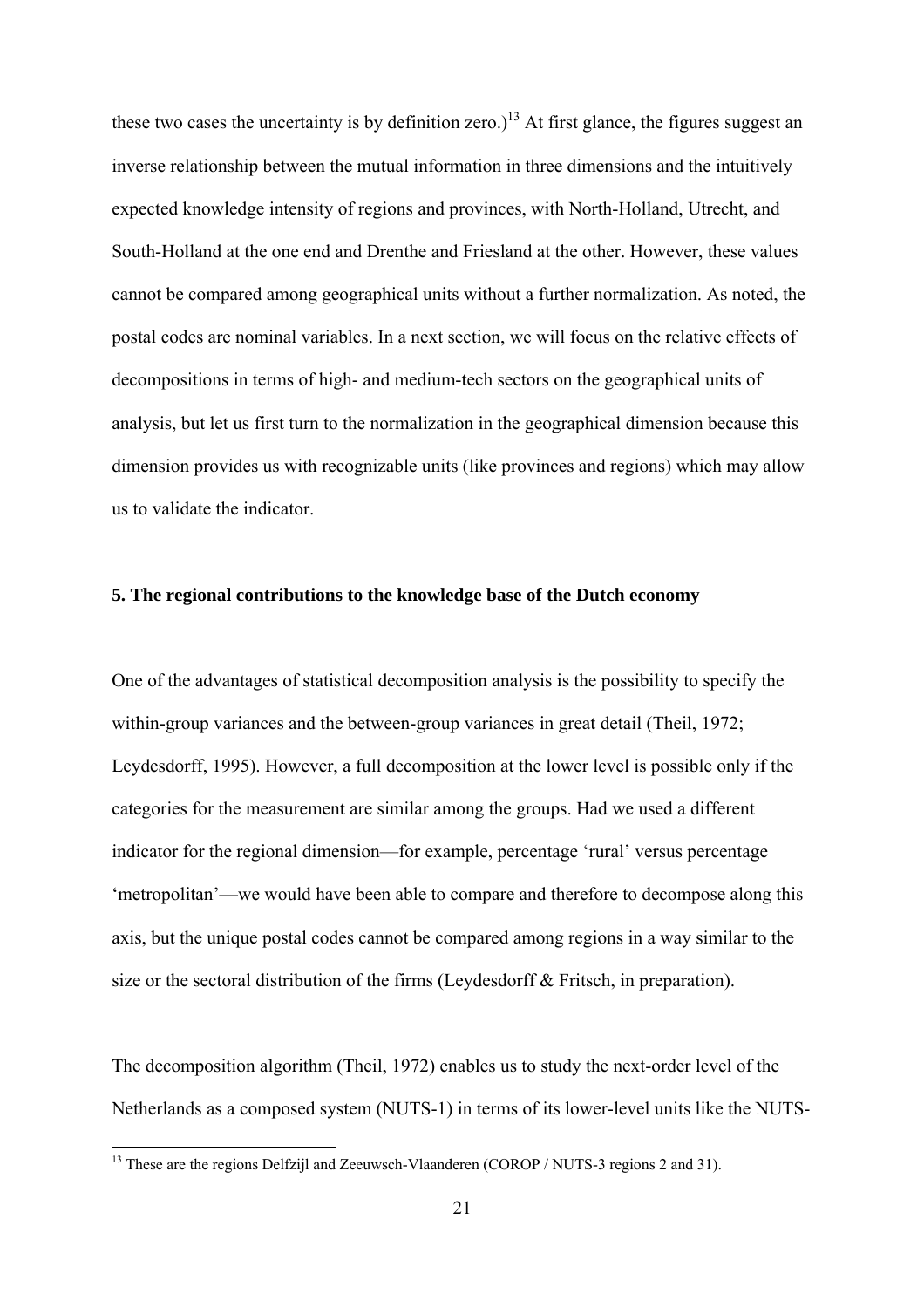2 provinces and the NUTS-3 regions. Note that in this case, the regions and provinces are not compared in terms of their knowledge intensity among themselves, but in terms of their weighted contributions to the knowledge base of the Dutch economy as a whole. The distributions are weighted in the various dimensions for the number of firms in the groups *i* by summing first the uncertainties within the different groups ( $\sum_i (n_i/N)^* H_i$ ; N =  $\sum_i n_i$ ). The in-between group uncertainty  $H_0$  is then defined as the difference between this sum and the uncertainty prevailing at the level of the composed system:

$$
H = H_0 + \sum_i (n_i/N) H_i
$$
 (3)

Or equivalently for the transmissions: $^{14}$ 

 $\overline{a}$ 

$$
T = T_0 + \sum_i (n_i/N) T_i
$$
 (4)

For example, if we use the right-most column of Table 3 indicating the number of firms in each of the provinces for the normalization given the total number of firms registered ( $N =$ 1,131,668), we obtain the following table for the decomposition of the mutual information in three dimensions at the level of the provinces:

<span id="page-21-0"></span><sup>&</sup>lt;sup>14</sup> The formula is equally valid for the transmissions because these are based on the probability distributions in the mutual information between two or more probability distributions. The probability distribution in the transmission T<sub>ab</sub> can be written as the intersect between the distributions for *a* and *b*, or in formula format as  $\Sigma$  $p_T = \sum (p_a \text{ AND } p_b).$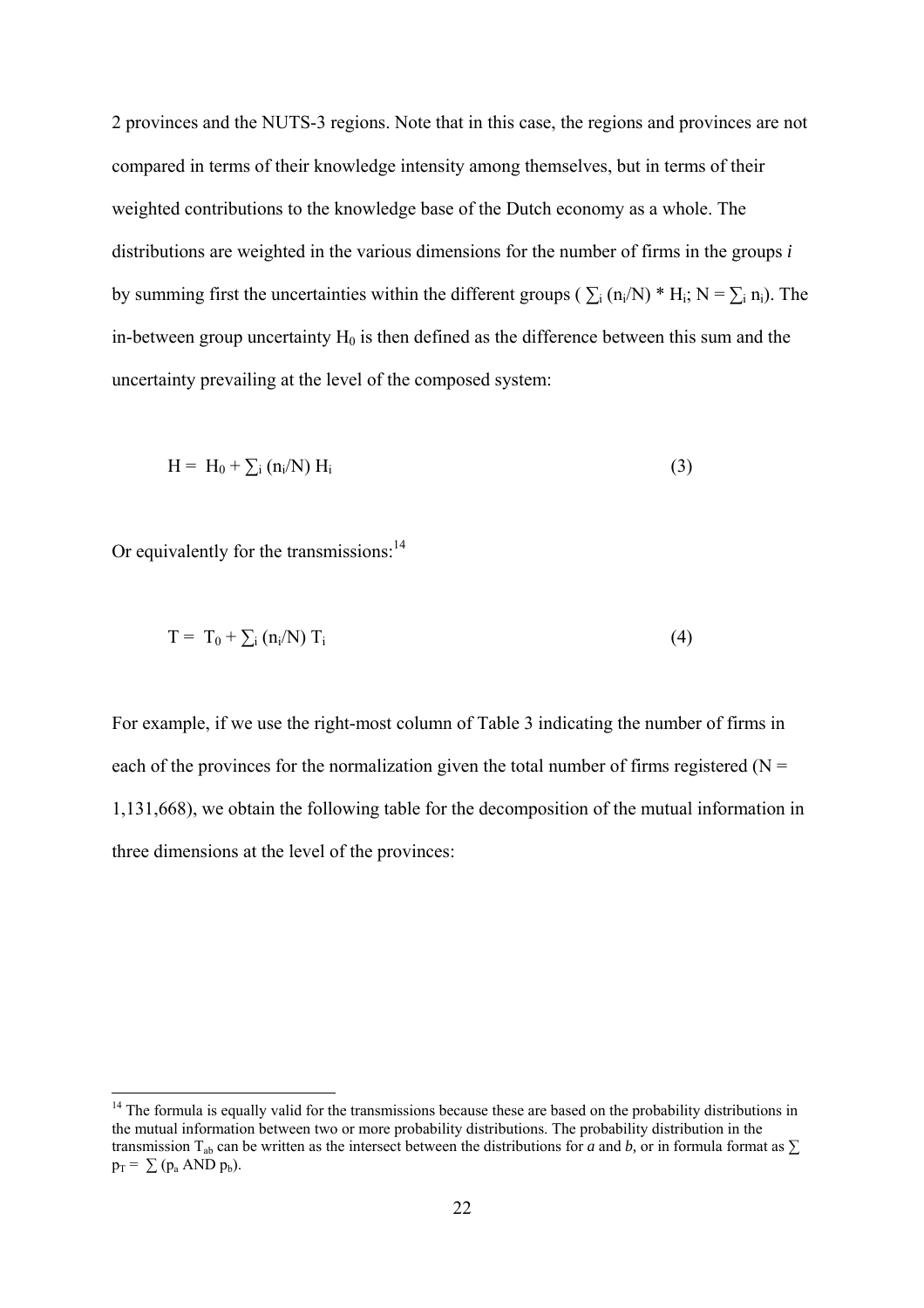|                        | $\Delta T_{GTO}$ (= $n_i * T_i/N$ ) in | $n_i$         |
|------------------------|----------------------------------------|---------------|
|                        | millibits of information               |               |
| Drenthe                | -1.29                                  | 26210         |
| Flevoland              | $-0.55$                                | 20955         |
| Friesland              | $-1.79$                                | 36409         |
| Gelderland             | -4.96                                  | 131050        |
| Groningen              | $-1.20$                                | 30324         |
| Limburg                | $-1.96$                                | 67636         |
| N-Brabant              | -5.56                                  | 175916        |
| N-Holland              | $-3.28$                                | 223690        |
| Overijssel             | $-1.98$                                | 64482         |
| Utrecht                | -1.86                                  | 89009         |
| <b>S-Holland</b>       | -5.84                                  | 241648        |
| Zeeland                | $-0.83$                                | 24339         |
| Sum $(\sum_i P_i T_i)$ | $-31.10$                               | 1131668       |
| $T_0$                  | -2.46                                  |               |
| NL                     | -33.55                                 | $N = 1131668$ |

**Table 5**: The mutual information in three dimensions statistically decomposed at the NUTS 2-level (provinces) in millibits of information.

The table shows that the knowledge base of the country is concentrated in South-Holland ( $\Delta T$  $=$  − 5.84 mbits), North-Brabant (− 5.56), and Gelderland (− 4.96). North-Holland follows with a contribution of − 3.28 mbits of information. The other provinces contribute to the knowledge base less than the in-between provinces interaction effect at the national level  $(T_0)$ = − 2.46 mbit). Figures 3 and 4 visualize how the knowledge base of the country is geographically organized at the NUTS-2 and the NUTS-3 level, respectively.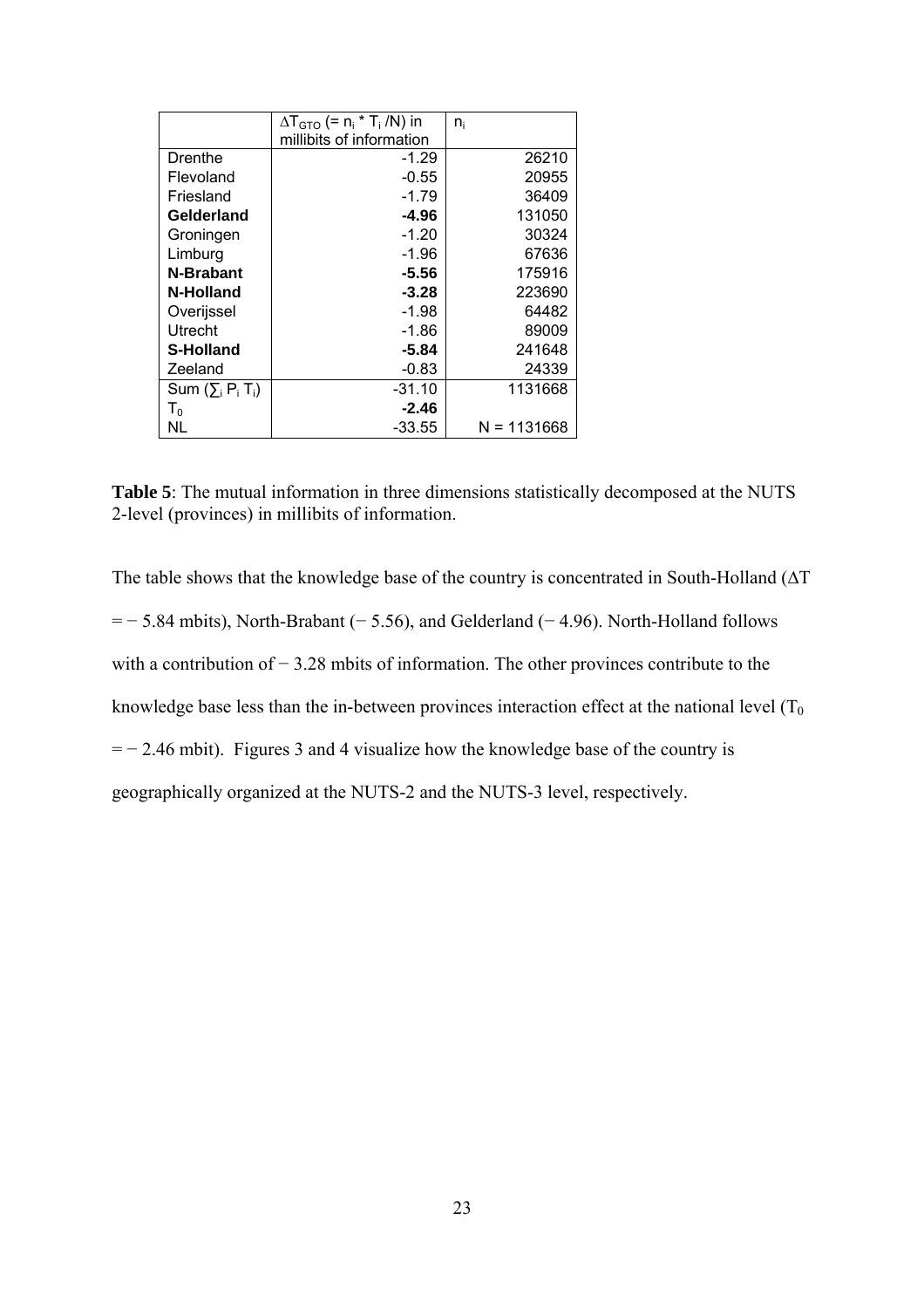

The further disaggregation in Table 6 informs us about the contribution of regions at the NUTS-3 level (Figure 4). The contribution of South-Holland is concentrated in the Rotterdam area, the one in North-Brabant in the Eindhoven region, and North-Holland exclusively in the agglomeration of Amsterdam. Utrecht, the Veluwe (Gelderland) and the northern part of Overijssel have also above average contributions on this indicator. However, an important part of the reduction of the uncertainty is provided at a level higher than the NUTS-3 regions  $(T_0 = -9.09 \text{ mbit})^{15}$  We shall therefore focus in the next section on the NUTS-2 level.

 $\overline{a}$ 

<span id="page-23-0"></span><sup>&</sup>lt;sup>15</sup> More detailed analysis teaches that the provincial structure reduces the uncertainty in the mutual information between the sectoral and the size distribution as two dimensions with − 7.79 mbits, while this uncertainty is reduced with − 20.06 mbits by the finer-grained structure of COROP regions. Unlike the effect on the mutual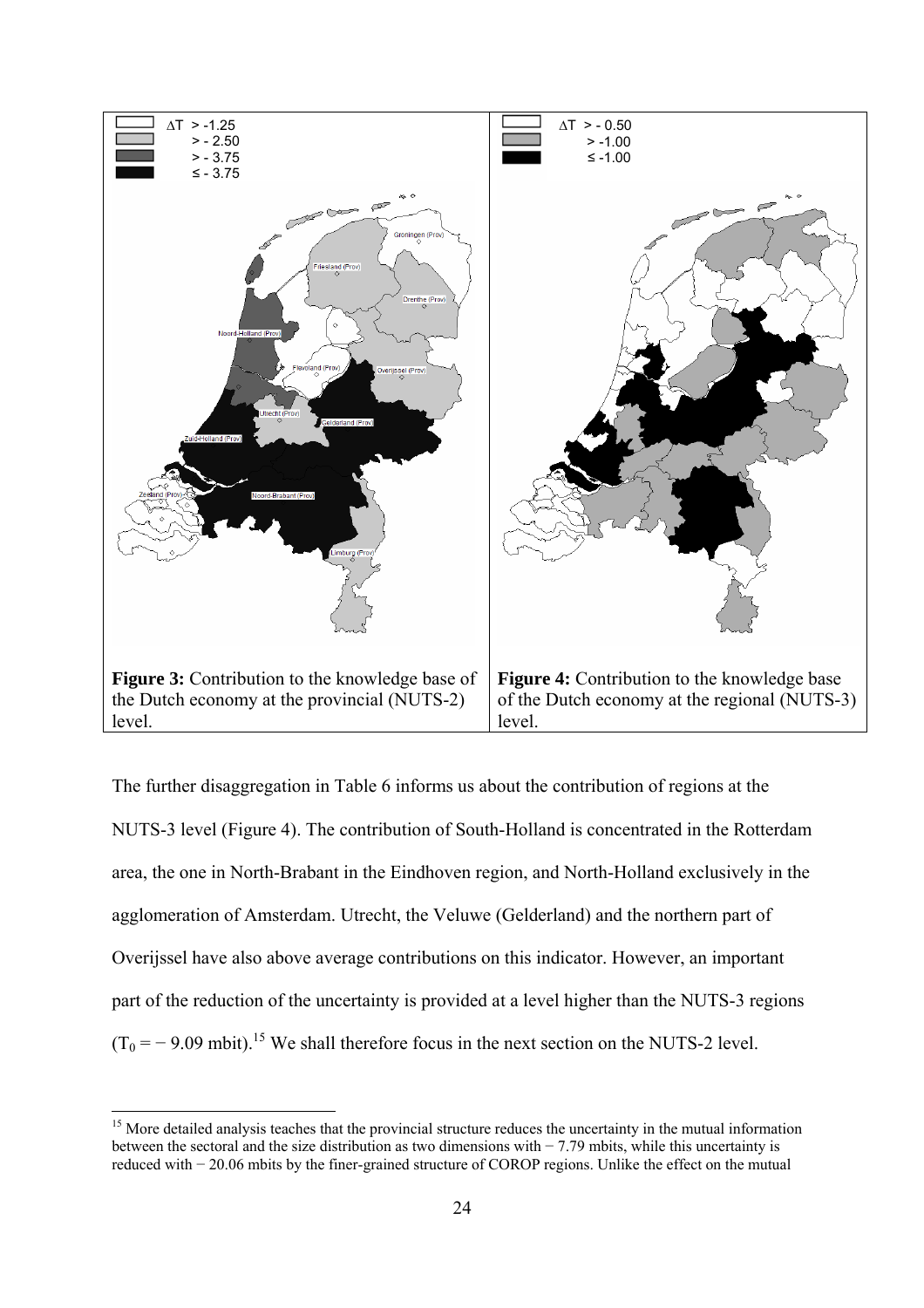|    | <b>NUTS-3 Regions (Corop)</b>       | $\Delta T_{GTO}$ (= n <sub>i</sub> * T <sub>i</sub> /N) in | $n_i$         |
|----|-------------------------------------|------------------------------------------------------------|---------------|
|    |                                     | millibits of information                                   |               |
| 1  | Oost-Groningen                      | $-0.20$                                                    | 7571          |
| 2  | Delfzijl en omgeving                | 0.00                                                       | 2506          |
| 3  | Overig Groningen                    | $-0.81$                                                    | 20273         |
| 4  | Noord-Friesland                     | $-0.99$                                                    | 17498         |
| 5  | Zuidwest-Friesland                  | $-0.37$                                                    | 7141          |
| 6  | Zuidoost-Friesland                  | $-0.41$                                                    | 11744         |
| 7  | Noord-Drenthe                       | $-0.44$                                                    | 9702          |
| 8  | Zuidoost-Drenthe                    | $-0.39$                                                    | 9121          |
| 9  | Zuidwest-Drenthe                    | $-0.13$                                                    | 7327          |
| 10 | Noord-Overijssel                    | $-1.04$                                                    | 20236         |
| 11 | Zuidwest-Overijssel                 | $-0.16$                                                    | 7333          |
| 12 | Twente                              | $-0.57$                                                    | 36971         |
| 13 | <b>Veluwe</b>                       | $-1.38$                                                    | 43489         |
| 14 | Achterhoek                          | $-0.76$                                                    | 24995         |
| 15 | Arnhem/Nijmegen                     | $-0.85$                                                    | 43388         |
| 16 | Zuidwest-Gelderland                 | $-0.69$                                                    | 19192         |
| 17 | <b>Utrecht</b>                      | $-1.86$                                                    | 88997         |
| 18 | Kop van Noord-Holland               | $-0.30$                                                    | 25978         |
| 19 | Alkmaar en omgeving                 | $-0.39$                                                    | 17145         |
| 20 | <b>IJmond</b>                       | $-0.07$                                                    | 11017         |
| 21 | Agglomeratie Haarlem                | $-0.16$                                                    | 17376         |
| 22 | Zaanstreek                          | $-0.07$                                                    | 9865          |
| 23 | Groot-Amsterdam                     | $-1.15$                                                    | 117518        |
| 24 | Het Gooi en Vechtstreek             | $-0.42$                                                    | 24818         |
| 25 | Agglomeratie Leiden en Bollenstreek | $-0.42$                                                    | 26738         |
| 26 | Agglomeratie 's-Gravenhage          | $-1.00$                                                    | 50603         |
| 27 | Delft en Westland                   | $-0.28$                                                    | 19489         |
| 28 | Oost-Zuid-Holland                   | $-0.67$                                                    | 25262         |
| 29 | Groot-Rijnmond                      | $-1.61$                                                    | 92255         |
| 30 | Zuidoost-Zuid-Holland               | $-0.91$                                                    | 27301         |
| 31 | Zeeuwsch-Vlaanderen                 | 0.00                                                       | 6840          |
| 32 | Overig Zeeland                      | $-0.39$                                                    | 17499         |
| 33 | West-Noord-Brabant                  | $-0.78$                                                    | 43954         |
| 34 | Midden-Noord-Brabant                | $-0.61$                                                    | 32332         |
| 35 | Noordoost-Noord-Brabant             | -1.00                                                      | 47214         |
| 36 | Zuidoost-Noord-Brabant              | $-1.13$                                                    | 52416         |
| 37 | Noord-Limburg                       | $-0.53$                                                    | 16753         |
| 38 | Midden-Limburg                      | $-0.17$                                                    | 15272         |
| 39 | Zuid-Limburg                        | $-0.79$                                                    | 35611         |
| 40 | Flevoland                           | $-0.55$                                                    | 20928         |
|    | Sum $(\sum_i P_i T_i)$              | $-24.46$                                                   | 1131668       |
|    | $T_{0}$                             | $-9.09$                                                    |               |
|    | NL                                  | $-33.55$                                                   | $N = 1131668$ |

Table 6: The mutual information in three dimensions statistically decomposed at the NUTS-3 level (COROP regions) in millibits of information. Regions with a  $\Delta T > 1.00$  mbit are boldfaced;  $\Delta T = 1.00$  mbits in italics.

information in three dimensions, these reductions of the uncertainty at the NUTS-2 and the NUTS-3 levels are independent of the distribution of postal codes (since specified at these higher levels of aggregation).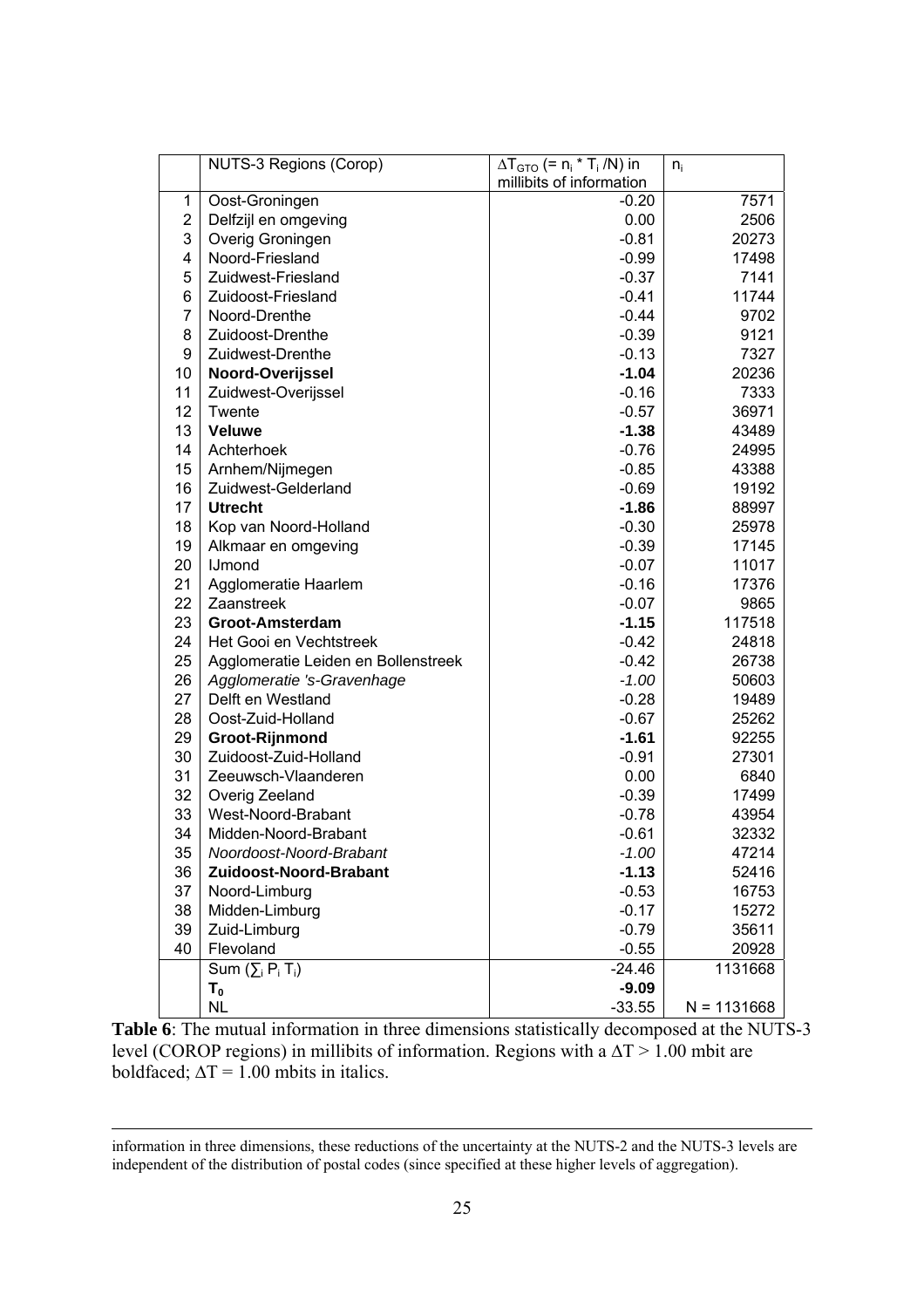These tables and pictures correspond with common knowledge about the industrial structure of the Netherlands (e.g., Van der Panne & Dolfsma, 2001, 2003). The contribution of northern Overijssel to the knowledge base of the Dutch economy is a bit of a surprise because this region has not been recognized previously as an economically active region. Perhaps, it profits from a spill-over effect of knowledge-based activities in the neighbouring regions.

As noted, the normalization involves the number of firms in the geographical unit of analysis as a factor in the weighting. Therefore, these results inform us both about the industrial structure of the country and about the knowledge base of the economy,<sup>16</sup> and may differ depending on the aggregation level analyzed. Among the regions, for example, Utrecht (region 17) contributes most to the reduction of the uncertainty at the national level, while as a province the same value for Utrecht ( $\Delta T = -1.86$  mbits) remains below the average contribution. In general, the mutual information in three dimensions provides a composite measure of the three factors involved in Storper's holy trinity (geography, technology, and organization). These three factors can be decomposed along each axis. We turn in the next section to the sectoral axis, and particularly to the effects of indicating knowledge intensity along this axis.

#### **6. The sectorial decomposition**

 $\overline{a}$ 

While the geographical comparison is compounded with traditional industrial structure like firm density, all effects of the decomposition in terms of the sectorial classification of highand medium-tech sectors and knowledge-intensive services will be expressed as a relative

<span id="page-25-0"></span><sup>&</sup>lt;sup>16</sup> The correlation between the contributions  $\Delta T$  and the number of firms is high and significant both in the case of analysis at the NUTS-2 level ( $r = 0.872$ ;  $p < 0.01$ ) and the NUTS-3 level ( $r = 0.801$ ;  $p < 0.01$ ).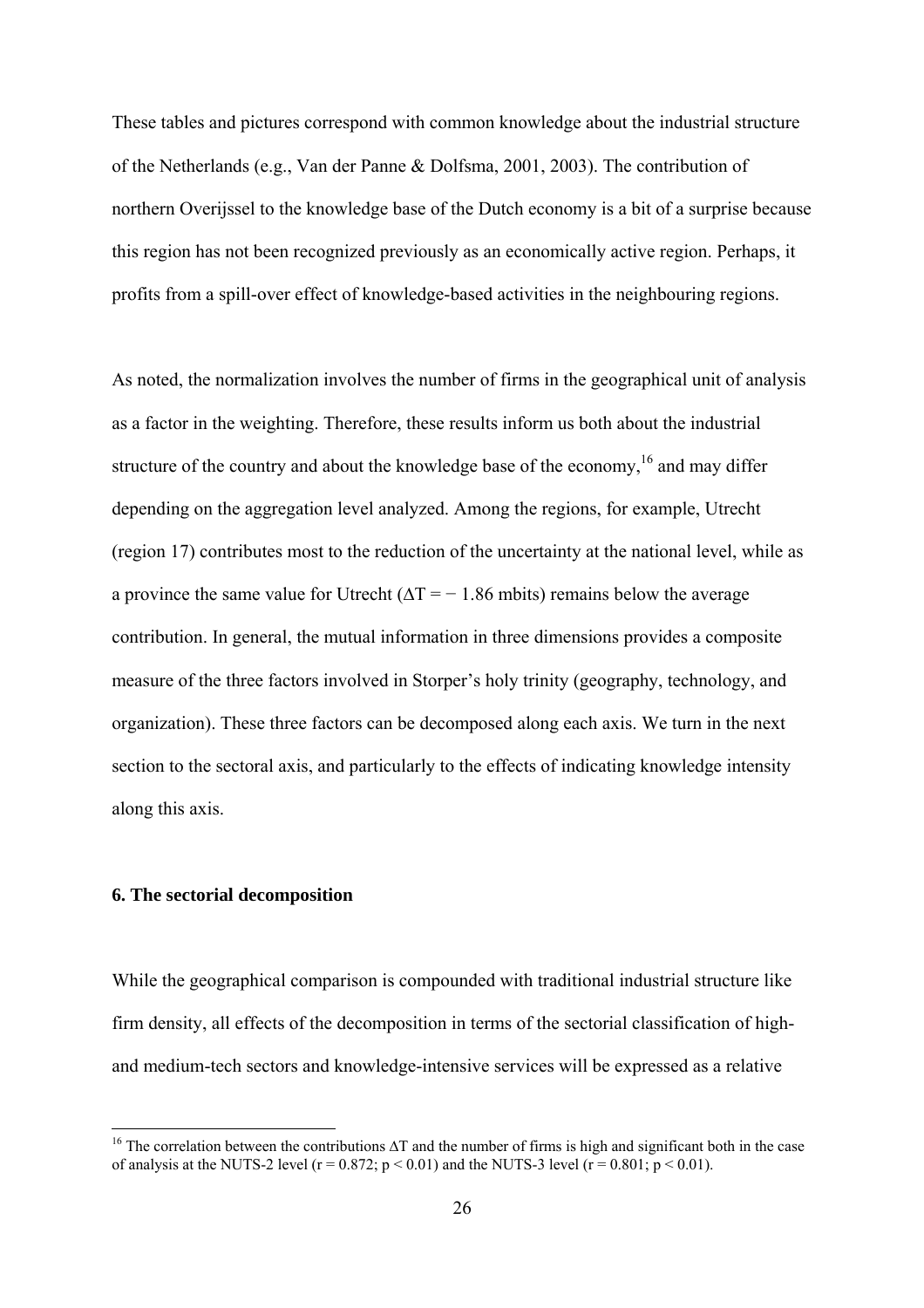effect, that is, as a percentage increase or decrease of the negative value of the mutual information in three dimensions when a specific selection is compared with the complete population. In the remainder of this study, we use the categories provided by the OECD and Eurostat (see Table 2 above) as selection criteria for subsets and compare the results with those of the full set provided in the previous section as a baseline. A more negative score for the probabilistic entropy as compared to the overall score indicates a reduction of the uncertainty, and is therefore considered as a more favorable condition for a knowledge-based economy.

| $T_{xyz}$  | All      | High     | %      | N     |
|------------|----------|----------|--------|-------|
|            | sectors  | Tech     | change |       |
| <b>NL</b>  | $-0.034$ | $-0.060$ | 80.2   | 45128 |
| Drenthe    | $-0.056$ | $-0.093$ | 67.6   | 786   |
| Flevoland  | $-0.030$ | $-0.036$ | 20.6   | 1307  |
| Friesland  | $-0.056$ | $-0.136$ | 144.9  | 983   |
| Gelderland | $-0.043$ | $-0.094$ | 120.1  | 4885  |
| Groningen  | $-0.045$ | $-0.066$ | 48.1   | 1204  |
| Limburg    | $-0.033$ | $-0.068$ | 105.9  | 2191  |
| N-Brabant  | -0.036   | $-0.058$ | 61.2   | 6375  |
| N-Holland  | $-0.017$ | $-0.034$ | 103.4  | 9346  |
| Overijssel | $-0.035$ | $-0.079$ | 127.6  | 2262  |
| Utrecht    | $-0.024$ | $-0.039$ | 65.9   | 4843  |
| S-Holland  | $-0.027$ | $-0.044$ | 61.7   | 10392 |
| Zeeland    | $-0.039$ | $-0.067$ | 73.3   | 554   |

**Table 7**: The mutual information in three dimensions when comparing high-tech sectors in industrial production and services.

Table 7 provides the results of comparing the subset of enterprises indicated as high-tech manufacturing (sectors 30, 32, and 33) and high-tech services (64, 72, and 73) with the full set. The column headed with 'All sectors' corresponds to the right-most column in Table 3. The third column provides the mutual information in three dimensions for the high-tech sectors in both manufacturing and services. In the fourth column the percentage change is indicated in relative terms. This indicates the influence of these high-tech sectors and services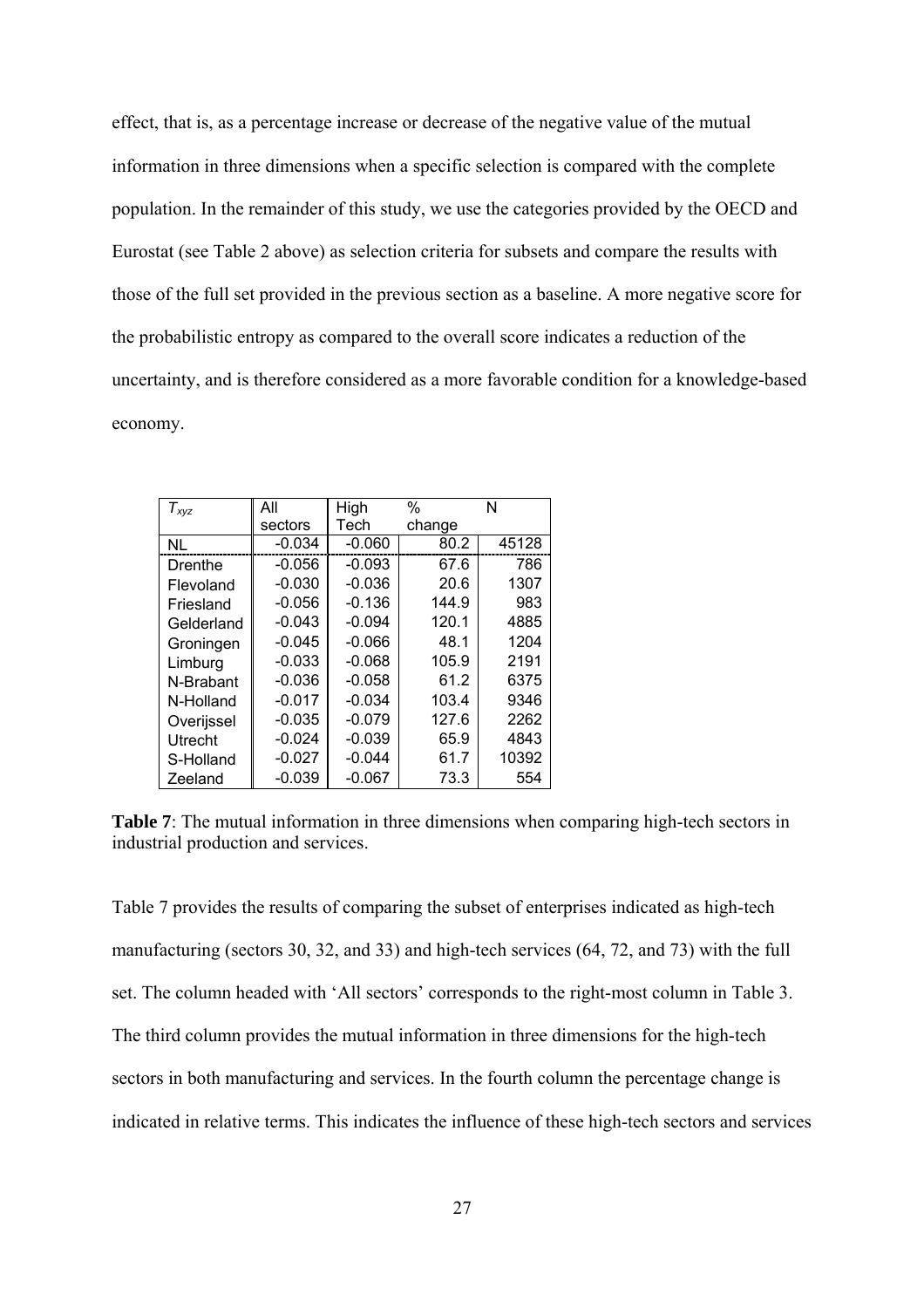on the knowledge base of the economy. The results confirm our hypothesis that the mutual information or entropy that emerges from the interaction between the three dimensions is more negative for high-tech sectors and high-tech services than for the economy as a whole. The dynamics created by these sectors deepen and tighten the knowledge base more than is the case for firms on the average.

|            | All      | High &        | $\%$   | N     | Knowledge-      | $\%$    | N      |
|------------|----------|---------------|--------|-------|-----------------|---------|--------|
|            | sectors  | medium tech   | change |       | Intensive       | change  |        |
|            |          | Manufacturing |        |       | <b>Services</b> |         |        |
| NL         | $-0.034$ | $-0.219$      | 553    | 15838 | $-0.024$        | $-27.3$ | 581196 |
| Drenthe    | $-0.056$ | $-0.349$      | 526    | 406   | $-0.034$        | $-39.1$ | 11312  |
| Flevoland  | $-0.030$ | $-0.206$      | 594    | 401   | $-0.018$        | $-37.9$ | 10730  |
| Friesland  | $-0.056$ | $-0.182$      | 227    | 951   | $-0.037$        | $-32.6$ | 14947  |
| Gelderland | $-0.043$ | $-0.272$      | 536    | 2096  | $-0.025$        | $-40.8$ | 65112  |
| Groningen  | $-0.045$ | $-0.258$      | 479    | 537   | $-0.029$        | $-34.0$ | 14127  |
| Limburg    | $-0.033$ | $-0.245$      | 647    | 1031  | $-0.018$        | $-45.1$ | 30040  |
| N-Brabant  | $-0.036$ | $-0.190$      | 430    | 2820  | $-0.030$        | $-16.6$ | 86262  |
| N-Holland  | $-0.017$ | $-0.173$      | 943    | 2299  | $-0.017$        | 1.0     | 126516 |
| Overijssel | $-0.035$ | $-0.207$      | 496    | 1167  | $-0.020$        | $-42.8$ | 30104  |
| Utrecht    | $-0.024$ | $-0.227$      | 859    | 1020  | $-0.013$        | $-45.0$ | 52818  |
| S-Holland  | $-0.027$ | $-0.201$      | 635    | 2768  | $-0.015$        | $-45.5$ | 128725 |
| Zeeland    | $-0.039$ | $-0.180$      | 365    | 342   | $-0.028$        | $-27.8$ | 10503  |

**Table 8**: High-tech & medium-tech manufacturing versus knowledge-intensive services and the effects on the mutual information in three dimensions.

Table 8 provides the same figures and normalizations, but now on the basis of selections according to the classifications provided in Table 2 for high- and medium-tech manufacturing combined (middle section of Table 2), and knowledge-intensive services (right-side columns of Table 2), respectively. These results indicate a major effect on the indicator for the sectors of high- and medium-tech manufacturing. The effect is by far the largest in North-Holland with 943% increase relative to the benchmark of all sectors combined. Utrecht follows with 859 %. A group of provinces (Limburg, South-Holland, Flevoland) has above average effects of 647, 635, and 594%, respectively. Zeeland has the lowest value on this indicator (365%), but the number of establishments in these categories is also lowest for this province. North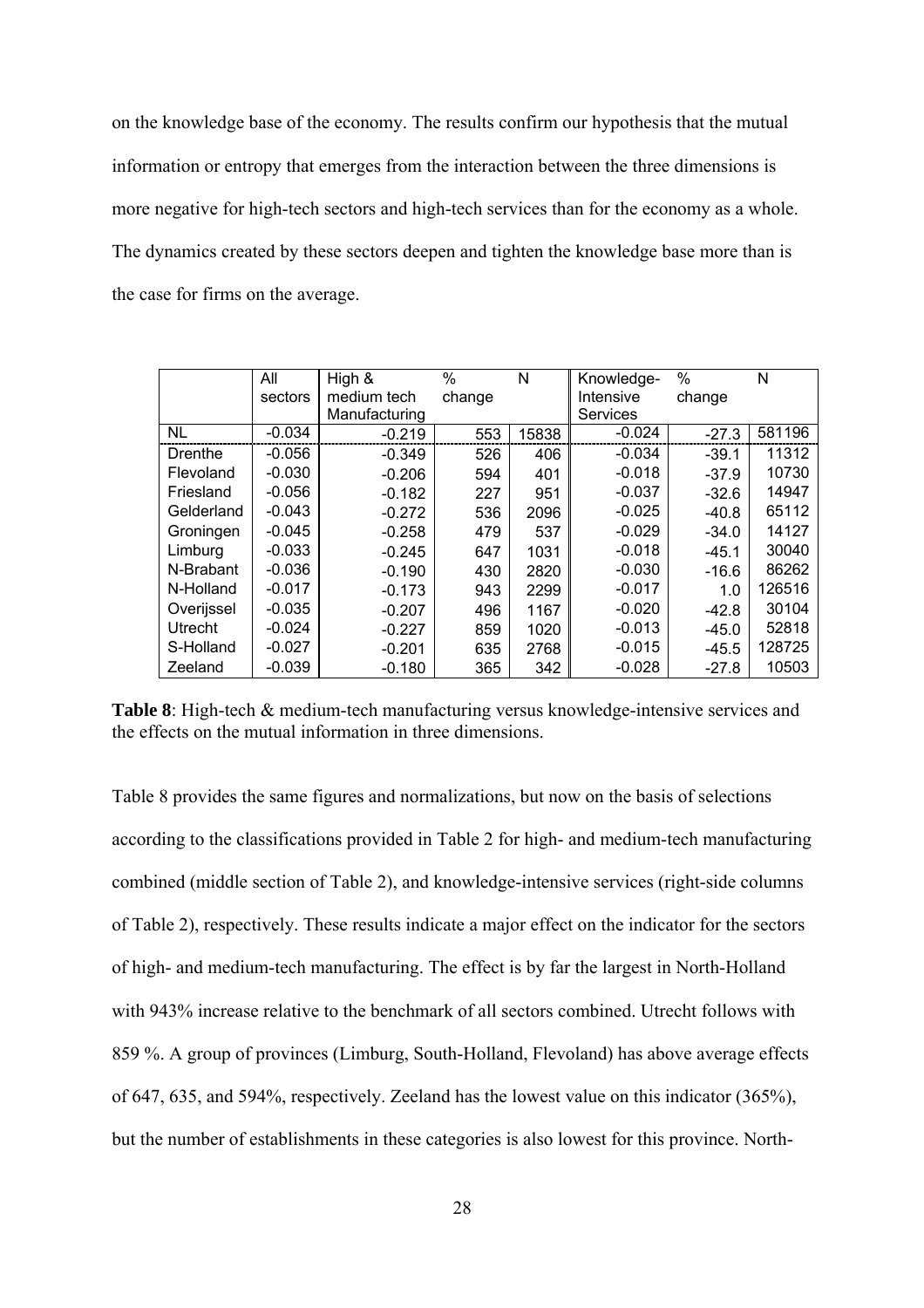Brabant, however, has the largest number of establishments in these categories, while it does not seem to profit from an additional effect on the configuration.

The number of establishments in knowledge-intensive services is more than half (51.3%) of the total number of companies in the country. These companies are concentrated in Northand South-Holland, with North-Brabant in the third position. With the exception of North-Holland, the effect of knowledge-intensive services on this indicator of the knowledge base is always negative, that is, it leads to a decrease of configurational information. We indicate this with an opposite sign for the change. In the case of North-Holland, the change is marginally positive  $(+1.0\%)$ , but this is not due to the Amsterdam region.<sup>17</sup> North-Brabant is second on this rank order with a decrease of −16.6%.

These findings accord with a theoretical expectation about the different contributions to the economy of services in general and KIS in particular (Bilderbeek *et al*., 1998; Miles *et al*., 1995; OECD, 2000). Windrum & Tomlinson (1999) argued that to assess the role of KIS, the degree of integration is more important than the percentage of representation in the economy. Unlike output indicators, the measure adopted here focuses on the degree of integration in the configuration. However, our results indicate that KIS unfavorably affects the synergy between technology, organization, and territory in the techno-economic system of the Netherlands, its provinces, and regions. This indicates a relatively uncoupling effect from the geographically defined knowledge bases of the economy. The effects of KIS are spilling over geographic boundaries more easily than knowledge-based manufacturing.

 $\overline{a}$ 

<span id="page-28-0"></span><sup>&</sup>lt;sup>17</sup> Only in COROP / NUTS-3 region 18 (North-Holland North) the value of the mutual information in three dimensions is more negative when zooming in on the knowledge-intensive services. However, this region is predominantly rural.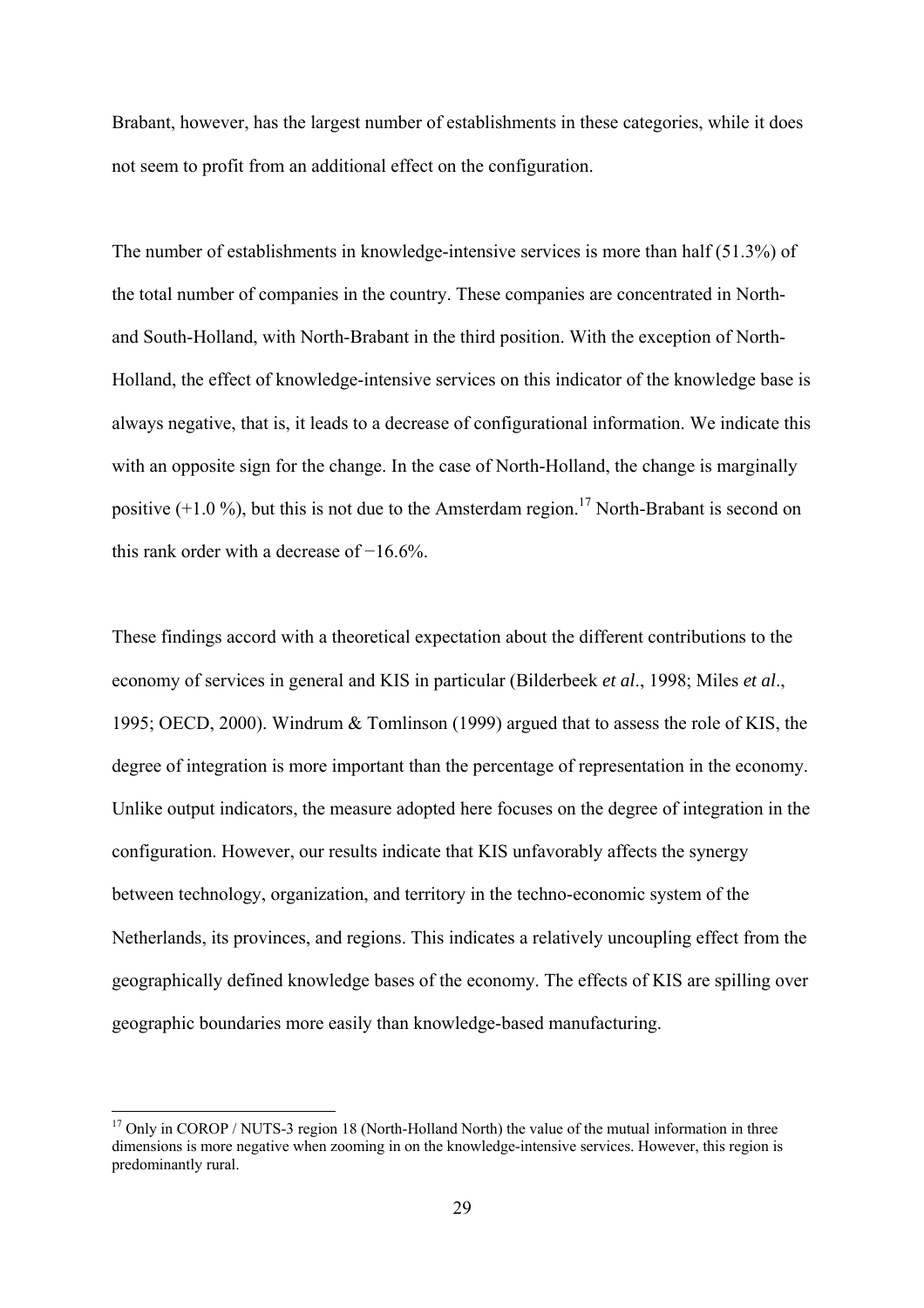This result contrasts with the expectations expressed in much of the relevant literature on the role of knowledge-intensive services in stimulating the knowledge base of an economy. For example, the conclusion of the European Summit in Lisbon (2000) was, among other things, that "the shift to a digital, knowledge-based economy, prompted by new goods and services, will be a powerful engine for growth, competitiveness and jobs. In addition, it will be capable of improving citizens' quality of life and the environment."[18](#page-29-0) Our results suggest that the knowledge-based economy and the digital economy are not the same: the manufacturing of goods or the delivering of services can be expected to have other geographical effects and constraints.

Knowledge-intensive services seem to be largely uncoupled from the knowledge flow within a regional or local economy. They contribute negatively to the knowledge-based configuration because of their inherent capacity to deliver these services outside the region. Thus, a locality can be chosen on the basis of considerations other than those relevant for the generation of a knowledge-based economy in the region. For example, the proximity of a well-connected airport (or train station) may be a major factor in the choice of a location.

 $\overline{a}$ 

<span id="page-29-0"></span><sup>&</sup>lt;sup>18</sup> at  $\frac{http://www.europar1.eu.int/summits/lis1_en.htm#b}{http://www.europar1.eu.int/summits/lis1_en.htm#b}$ .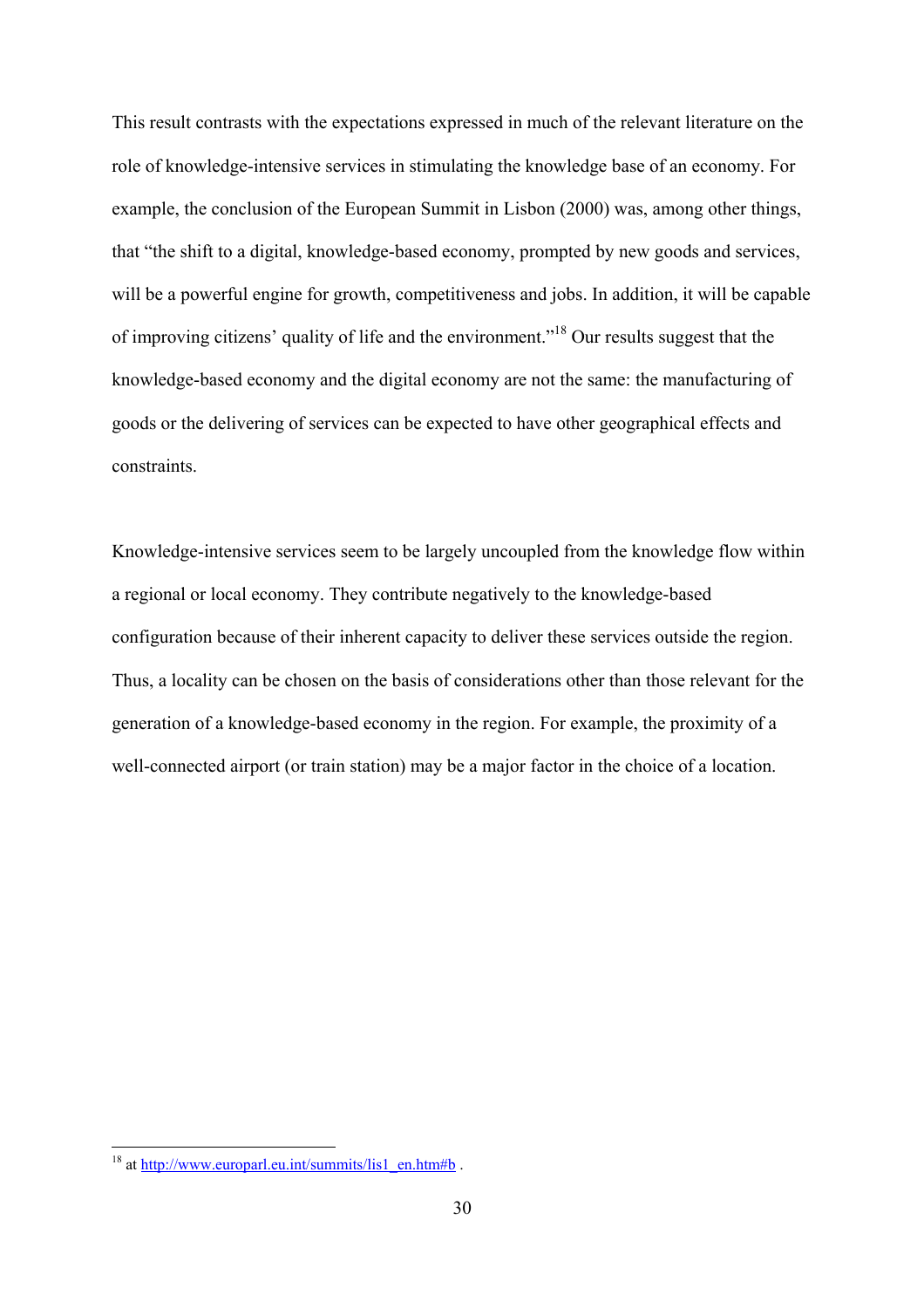| $T_{xyz}$      | Knowl-    | High-    | $\%$   | N     |
|----------------|-----------|----------|--------|-------|
|                | intensive | Tech     | change |       |
|                | services  | services |        |       |
| <b>NL</b>      | $-0.024$  | $-0.034$ | 37.3   | 41002 |
| Drenthe        | $-0.034$  | $-0.049$ | 45.2   | 678   |
| Flevoland      | $-0.018$  | $-0.018$ | -4.6   | 1216  |
| Friesland      | $-0.037$  | $-0.087$ | 131.5  | 850   |
| Gelderland     | $-0.025$  | $-0.046$ | 82.3   | 4380  |
| Groningen      | $-0.029$  | $-0.044$ | 49.5   | 1070  |
| Limburg        | $-0.018$  | $-0.039$ | 118.7  | 1895  |
| N-Brabant      | $-0.030$  | $-0.035$ | 16.1   | 5641  |
| N-Holland      | $-0.017$  | $-0.020$ | 17.0   | 8676  |
| Overijssel     | $-0.020$  | $-0.046$ | 133.1  | 1999  |
| <b>Utrecht</b> | $-0.013$  | $-0.020$ | 49.8   | 4464  |
| S-Holland      | $-0.015$  | $-0.025$ | 69.8   | 9650  |
| Zeeland        | $-0.028$  | $-0.045$ | 59.7   | 483   |

**Table 9**: The subset of high-tech services improves the knowledge base in the service sector.

Table 9 shows the relative deepening of the mutual information in three dimensions when the subset of sectors indicated as 'high-tech services' is compared with KIS in general. 'Hightech services' are only 'post and telecommunications' (NACE code 64), 'computer and related activities' (72), and 'research and development' (73). More than knowledge-intensive services in general, high-tech services can be expected to produce and transfer technologyrelated knowledge (Bilderbeek *et al*., 1998). These effects of strengthening the knowledge base seem highest in regions which do not have a strong knowledge base in medium and high-tech manufacturing, such as Friesland and Overijssel. The effects of this selection for North-Brabant and North-Holland, for example, are among the lowest. However, this negative relation between high- and medium-tech manufacturing on the one hand, and hightech services on the other, is not significant ( $r = -0.352$ ;  $p = 0.262$ ). At the NUTS-3 level, the corresponding relation is also not significant. Thus, the effects of high- and medium-tech manufacturing and high-tech services on the knowledge base of the economy are not related to each other.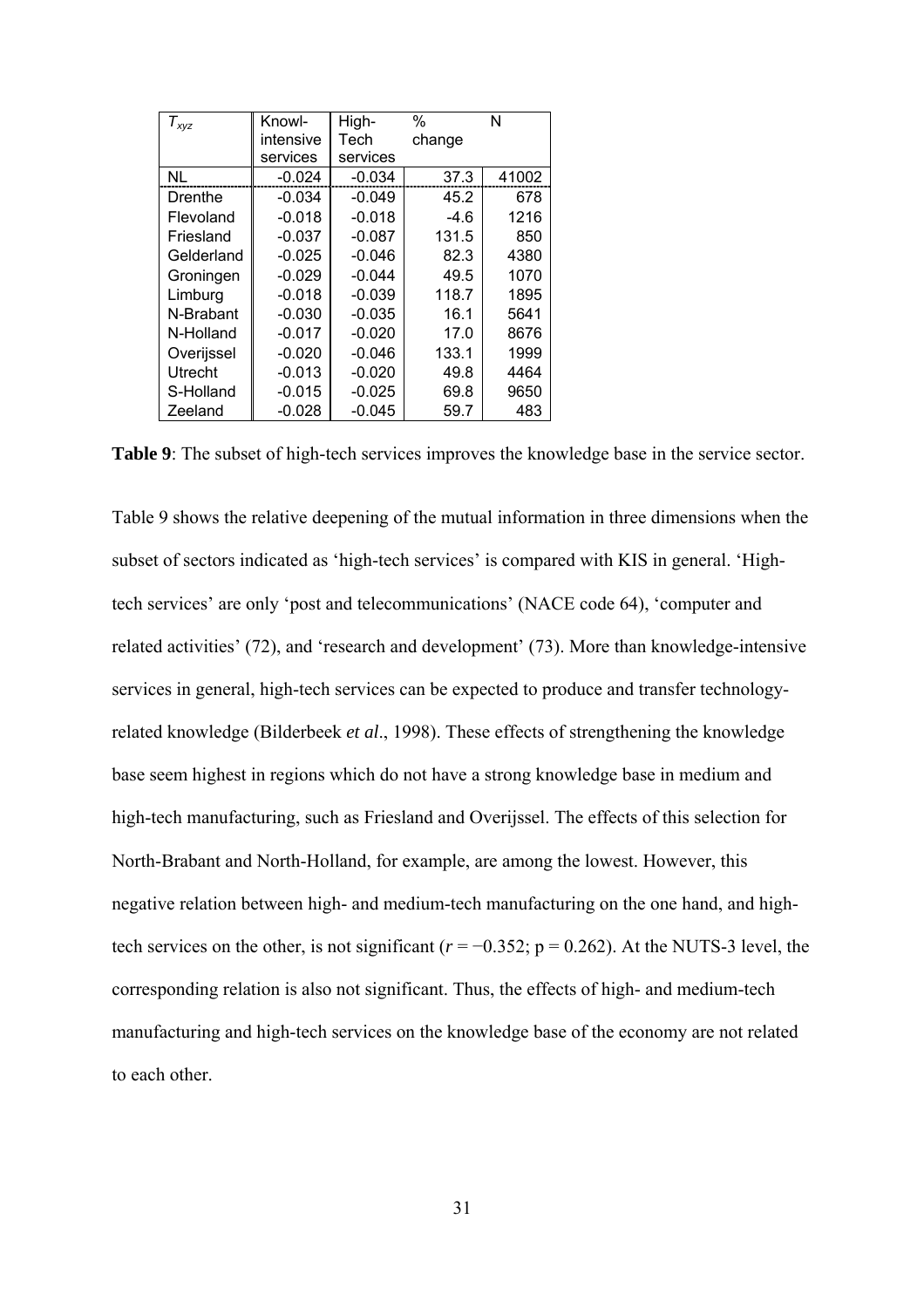#### **7. Conclusions and discussion**

Before we proceed to draw conclusions and consider policy implications, we should emphasize that this effort was initially motivated by methodological considerations. We had developed independently, on the one hand, an indicator of interaction effects at the network level which provided us with a quantitative measure for the reduction of the uncertainty that cannot be attributed to the individual players in a network. The reduction of this uncertainty is configurational. It indicates that a next-order system is operating as an overlay. On the other hand, the data and insights from economic geography allowed us to use proxies for the three main dimensions of Storper's 'holy trinity' of technology, organization, and territory, although the operationalization of organization in terms of numbers of employees remains debatable.

Our collaboration provided us with an opportunity to validate the scientometric indicator of triple-helix relations in an economic context. We submit that this indicator can be used to measure the knowledge base of an economy and its decomposition in terms of geographical subunits and in considerable detail. However, the nominal character of the postal codes made it impossible to compare directly among regions and provinces (but only in terms of their contribution to the national economy). The effects of these problems on the data in relation to the indicator and its interpretation made us hesitant to decompose below the NUTS-2 level of the provinces because this may suggest an exactness which cannot be achieved using the data. Nevertheless, our results allow us to formulate the following hypotheses:

32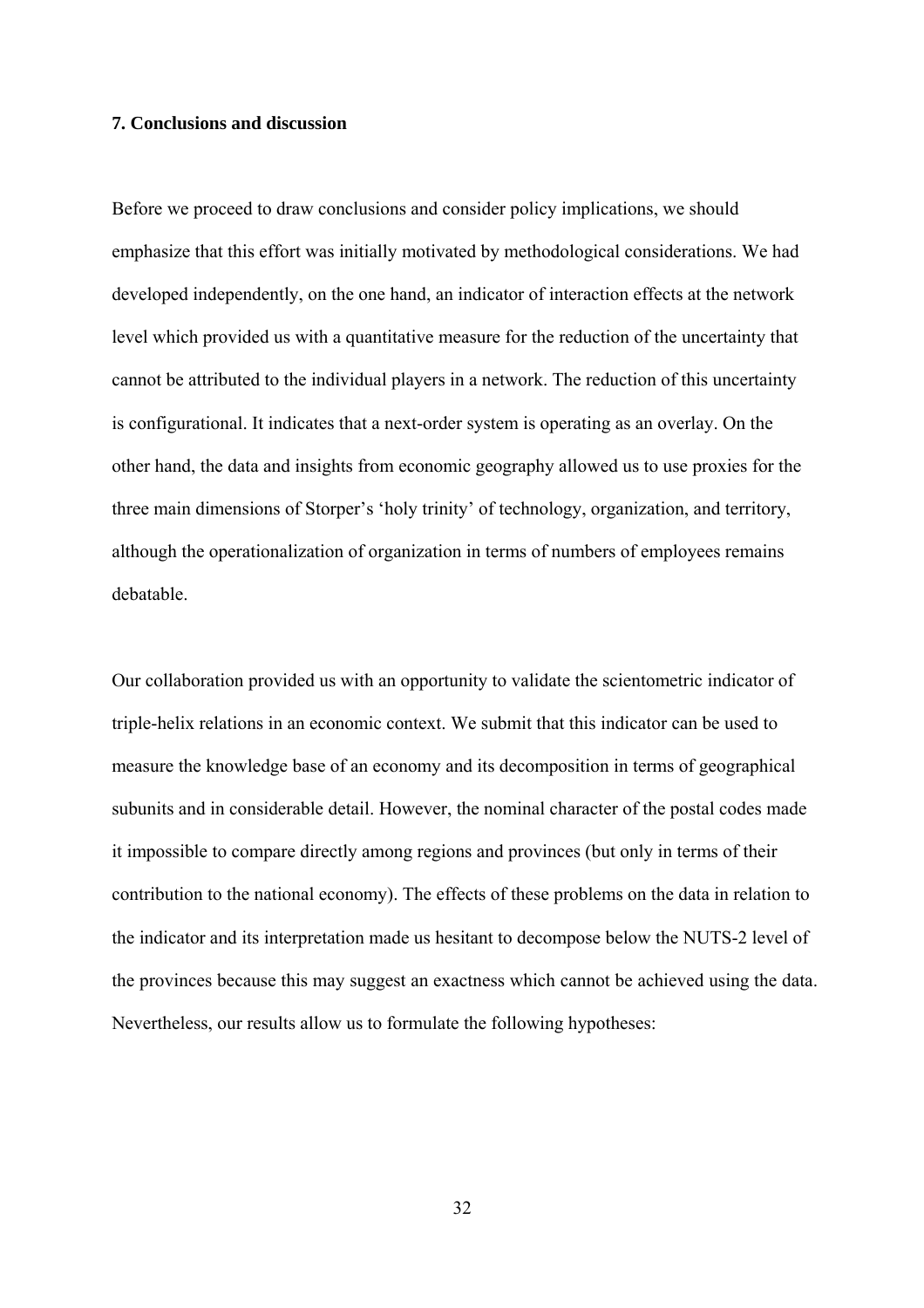- 1. The knowledge base of a (regional) economy is carried by high-, but more importantly by medium-tech manufacturing; high-tech services favorably contribute to the knowledge-based structuring, but to a smaller extent.
- 2. Medium-tech manufacturing provides the backbone of the techno-economic structure of the country; this explains why high-tech manufacturing contributes less to the knowledge infrastructure than might be expected, for example, on the basis of patent portfolios (Leydesdorff, 2004).
- 3. The knowledge-intensive services which are not high-tech have a relatively unfavorable effect on the territorial knowledge base of an economy. One could say that these services tend to uncouple the knowledge base from its geographical dimension.
- 4. The Netherlands is highly developed as a knowledge-intensive service economy, but the high-tech end of these services has remained more than an order of magnitude smaller in terms of the numbers of firms.

These conclusions can be tested, for example, by using comparable data for another country (Leydesdorff & Fritsch, in preparation). In terms of policy implications, these conclusions suggest that regions which are less developed may wish to strengthen their knowledge infrastructure by trying to attract medium-tech manufacturing and high-tech services. The efforts of firms in medium-tech sectors can be considered as focused on maintaining absorptive capacity (Cohen & Levinthal, 1989) so that knowledge and technologies developed elsewhere can more easily be understood and adapted to particular circumstances. High-tech manufacturing may be more focused on the (internal) production and global markets than on the local diffusion parameters. High-tech services, however, mediate technological knowledge more than knowledge-intensive services which are medium-tech.

33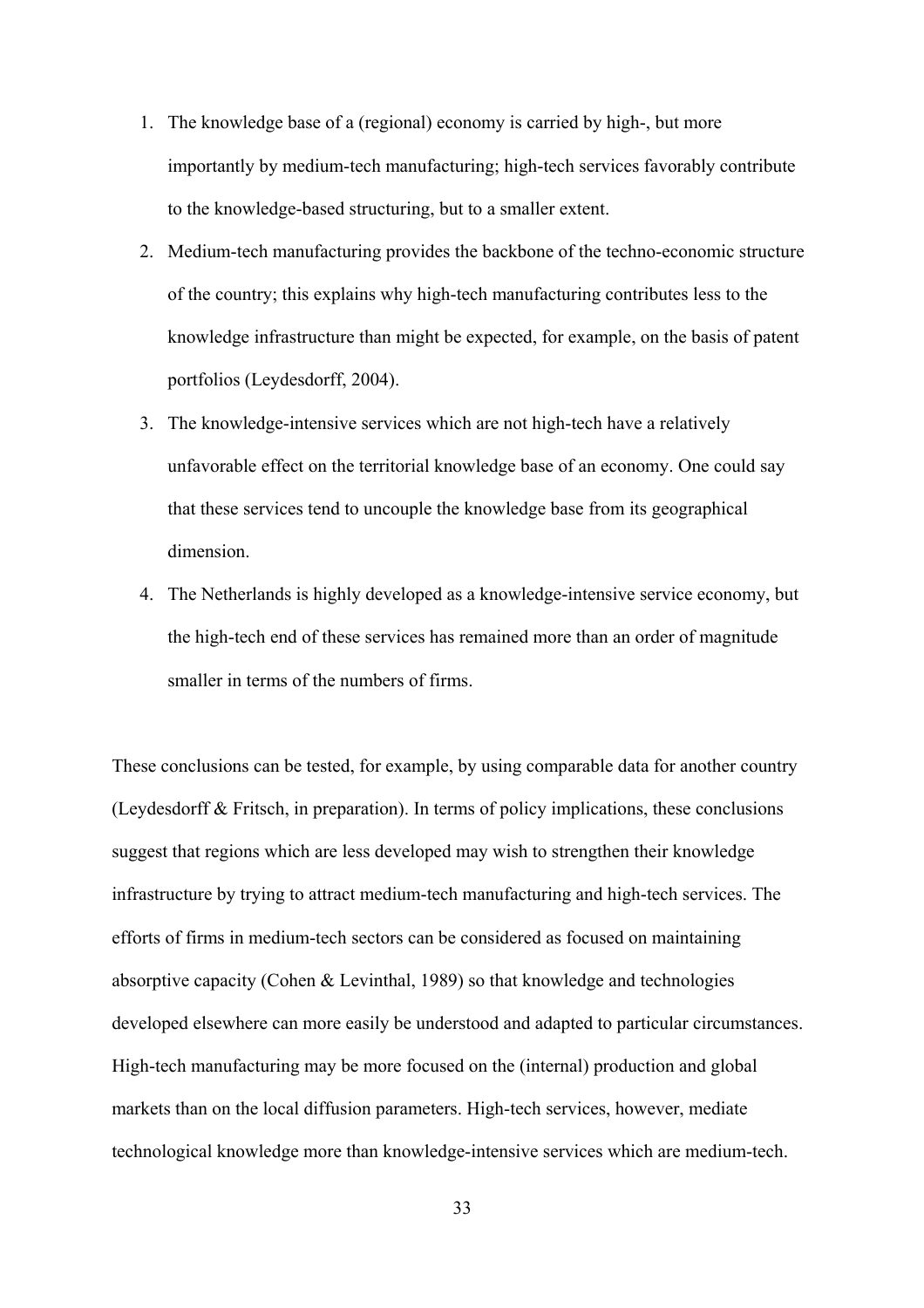The latter services seem to have an unfavorable effect on territorially defined knowledgebased economies.

It should be noted that the indicator measures a synergy at the structural level of an economy and is not a measure of knowledge creation or economic output (Carter, 1996). The synergy among the industrial structures, geographical distributions, and technological capacities can be considered crucial for the strength of an innovation system (Fritsch, 2004). In other words, this indicator measures only the conditions in the system for innovative activities, and thus specifies an expectation (Dolfsma, 2005). Regions with a high potential for innovative activity can be expected to organize more innovative resources than regions with lower values of the indicator.

Perhaps the most important contribution of this paper is the procedure presented for measuring the synergy as the expected knowledge base of an economy. The various dimensions correspond to the classifications that are already available from the OECD and Eurostat databases, and the geographical address information of the units is also used. In principle, the dimensionality of the mutual information can further be extended. Unlike the focus on comparative statics in employment statistics and the *STI Scoreboards* of the OECD (OECD, 2001, 2003; Godin, 2006), this indicator was developed for measuring the knowledge base of an economy as an emergent property (Jakulin & Bratko, 2004; cf. Ulanowicz, 1986, at pp. 142 ff.). Furthermore, the indicator could be specified as an operationalization with reference to two bodies of theorizing in evolutionary economics, namely regional studies (e.g., Storper, 1997; Van der Panne & Dolfsma, 2003) and the study of knowledge-based systems of innovation (e.g., David & Foray, 2002; Leydesdorff & Etzkowitz, 1998).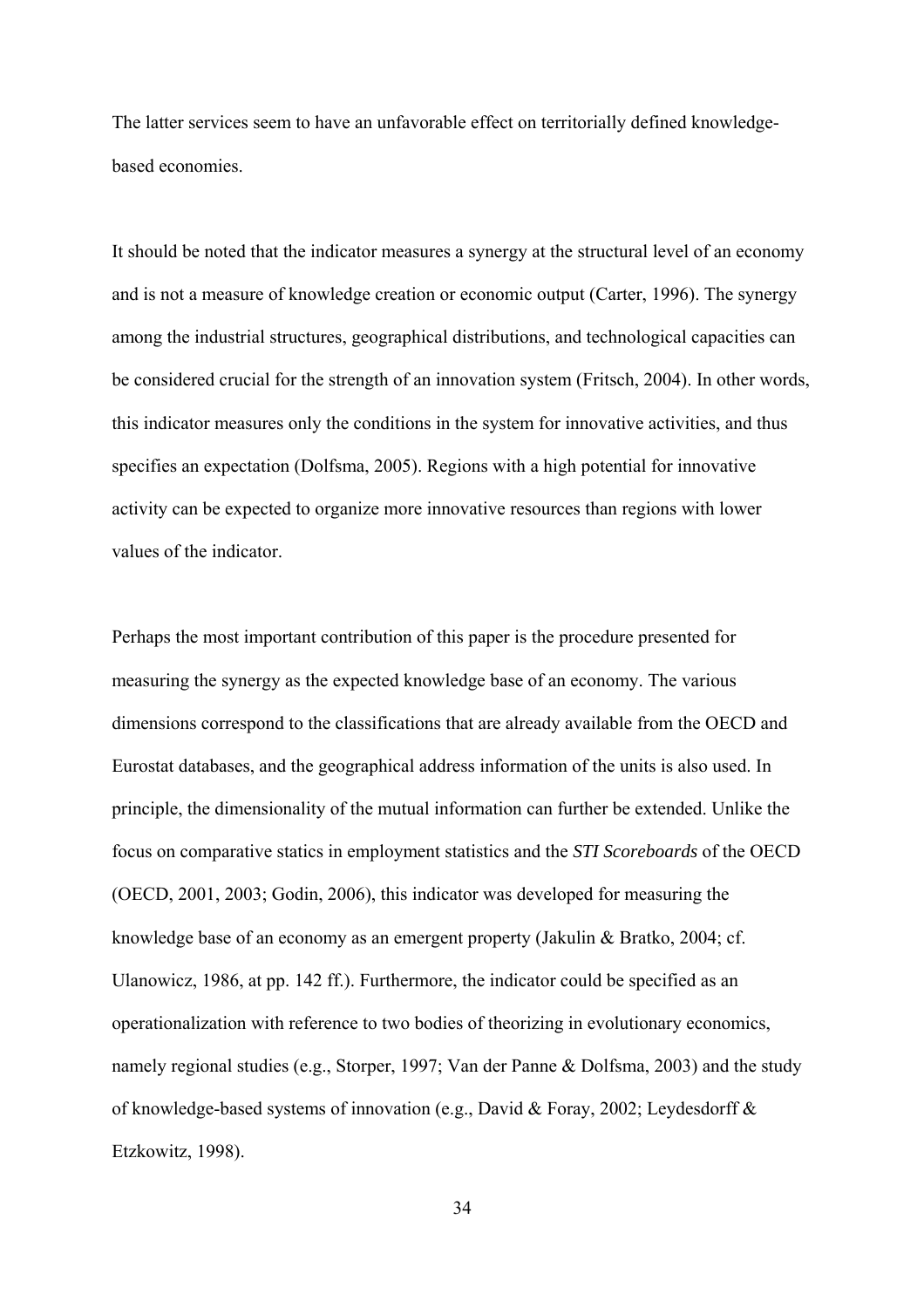#### **References**

- Abernathy, W. J., Clark, K. B. 1985. Innovation: Mapping the Winds of Creative Destruction. *Research Policy,* 14(1), 3-22.
- Abramson, N. 1963. *Information Theory and Coding*. New York, etc.: McGraw-Hill.
- Anderson, P., Tushman, M. L. 1991. Managing through cycles of technological change, *Research-Technology Management,* 34(3), 26-31.
- Bathelt, H. 2003. Growth Regimes in Spatial Perspective 1: Innovation, Institutions and Social Systems. *Progress in Human Geography,* 27(6), 789-804.
- Bilderbeek, R., Den Hertog, P., Marklund, G., Miles, I. 1998. *Services in Innovation: Knowledge Intensive Business Services (KIBS) as C-producers of innovation*. STEP report no. S14S.
- Blau P. M., Schoenherr, R. 1971. *The Structure of Organizations*. New York: Basic Books.
- Braczyk, H.-J., P. Cooke, & M. Heidenreich (Eds.) (1998). *Regional Innovation Systems*. London/ Bristol PA: University College London Press.
- Carlsson, B. 2004. Innovation Systems: A Survey of the Literature from a Schumpeterian Perspective. Paper presented at the *10th Annual Meeting of the International Joseph A. Schumpeter Society*, Milan, 10-12 June 2004; at [http://www.schumpeter2004.uni](http://www.schumpeter2004.uni-bocconi.it/papers.php?tric=carl&cric=author&Invia=SEARCH)[bocconi.it/papers.php?tric=carl&cric=author&Invia=SEARCH](http://www.schumpeter2004.uni-bocconi.it/papers.php?tric=carl&cric=author&Invia=SEARCH)
- Carlsson, B., Stankiewicz, R. 1991. On the Nature, Function, and Composition of Technological Systems. *Journal of Evolutionary Economics,* 1 (2), 93-118.
- Carter, A. P. 1996. Measuring the Performance of a Knowledge-Based Economy. In D. Foray & B. A. Lundvall (Eds.), *Employment and Growth in the Knowledge-Based Economy*. Paris: OECD.
- CBS. 2003. *Kennis en Economie 2003: Onderzoek en innovatie in Nederland*. Centraal Bureau voor de Statistiek, Voorburg/Heerlen.
- Cohen, W. M., Levinthal, D. A. 1989. Innovation and Learning: The two faces of R&D, *The Economic Journal,* 99, 569-596.
- Cooke, P. 2002. *Knowledge Economies*. Routledge, London.
- Cooke, P., Leydesdorff, L. 2006. Regional Development in the Knowledge-Based Economy: The Construction of Advantages. *Journal of Technology Transfer,* 31(1), forthcoming.
- Cowan, R., David, P., Foray, D. 2000. The Explicit Economics of Knowledge Codification and Tacitness. *Industrial and Corporate Change,* 9(2), 211-253.
- Dasgupta, P., David, P. 1994. Towards a New Economics of Science. *Research Policy,* 23(5), 487-522.
- David, P.,. Foray, D. 1995. Assessing and Expanding the Science and Technology Knowledge Base. *STI Review,* 16, 13-68.
- David, P. A., Foray, D. 2002. An Introduction to the Economy of the Knowledge Society. *International Social Science Journal,* 54(171), 9-23.
- Dolfsma, W. 2005. Towards a dynamic (Schumpeterian) welfare economics. *Research Policy*, 34(1), 69-82.
- Etzkowitz, H., Leydesdorff, L. 2000. The Dynamics of Innovation: From National Systems and 'Mode 2' to a Triple Helix of University-Industry-Government Relations. *Research Policy*, 29 (2), 109-123.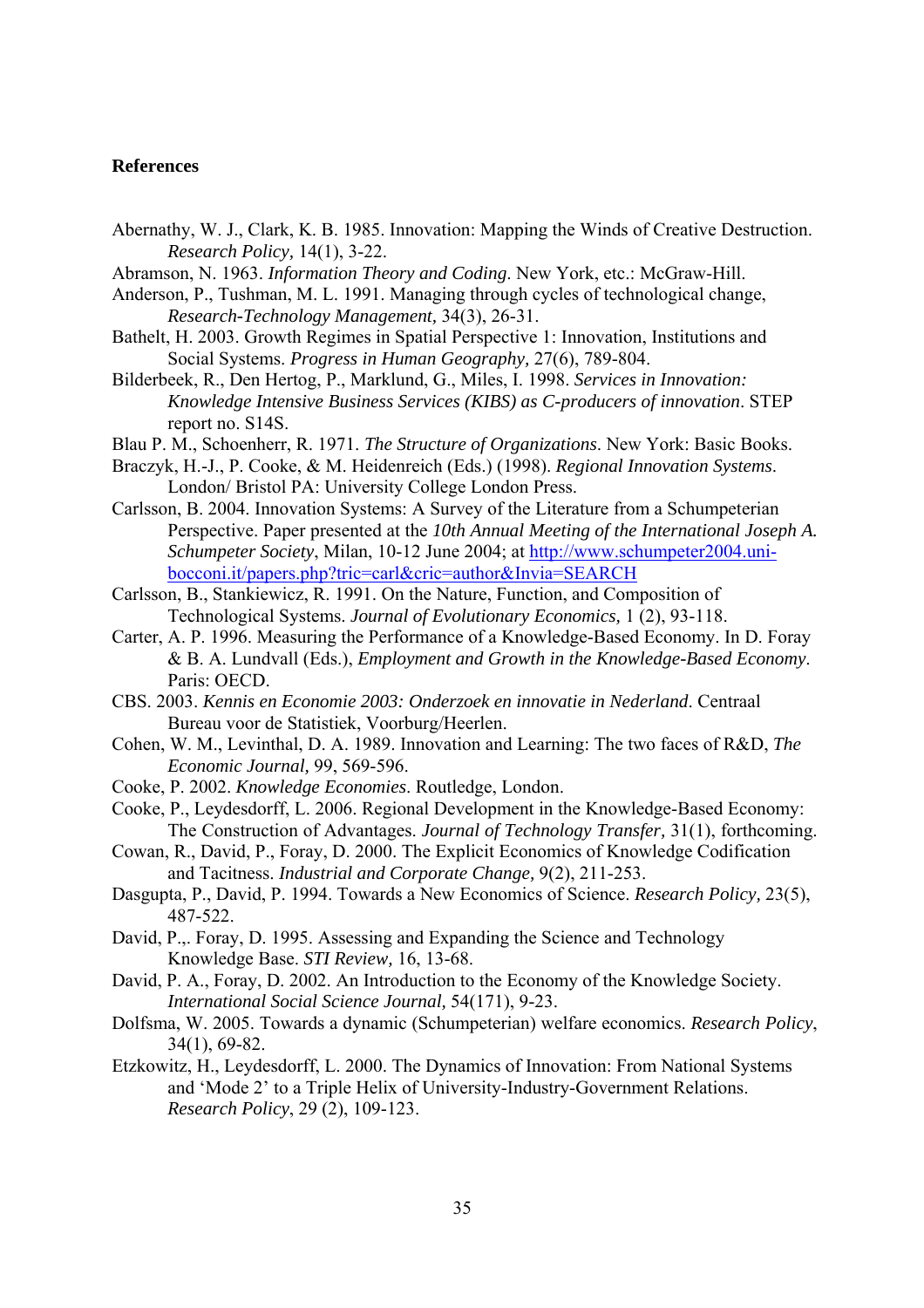Etzkowitz, H., Webster, A., Gebhardt, C., Terra, B. R. C. (2000). The Future of the University and the University of the Future: Evolution of Ivory Tower to Entrepreneurial Paradigm. *Research Policy,* 29(2), 313-330.

- European Commission (2000). *Towards a European research area.* Brussels, 18 January 2000; at<http://europa.eu.int/comm/research/era/pdf/com2000-6-en.pdf>.
- European Commission (2005). *Working together for growth and jobs. A new start for the Lisbon Strategy*; at [http://europa.eu.int/growthandjobs/pdf/COM2005\\_024\\_en.pdf](http://europa.eu.int/growthandjobs/pdf/COM2005_024_en.pdf) .
- Foray, D. 2004. *The Economics of Knowledge*. MIT Press, Cambridge, MA/London.
- Foray, D., Lundvall, B.-A. 1996. The Knowledge-Based Economy: From the Economics of Knowledge to the Learning Economy. In *Employment and Growth in the Knowledge-Based Economy*. OECD, Paris, pp. 11-32.
- Freeman, C., Perez, C. 1988. Structural Crises of Adjustment, Business Cycles and Investment Behaviour. In G. Dosi, C. Freeman, R. N. G. Silverberg & L. Soete (Eds.), *Technical Change and Economic Theory* (pp. 38-66). London: Pinter.
- Frenken, K. 2000. A Complexity Approach to Innovation Networks. The Case of the Aircraft Industry (1909-1997), *Research Policy,* 29(2), 257-272.
- Fritsch, M. 2004. Cooperation and the Efficiency of Regional R&D Activities. *Cambridge Journal of Economics,* 28, 829-846.
- Godin, B. 2006. The Knowledge-Based Economy: Conceptual Framework or Buzzword. *Journal of Technology Transfer*, 31(1), (forthcoming); at [http://www.csiic.ca/Pubs\\_Histoire.html](http://www.csiic.ca/Pubs_Histoire.html) .
- Han, T. S. 1980. Multiple Mutual Information and Multiple Interactions in Frequency Data. *Informaiton and Control,* 46(1), 26-45.
- Hatzichronoglou, T. 1997. *Revision of the High-Technology Sector and Product Classification*. OECD, Paris; at [http://www.olis.oecd.org/olis/1997doc.nsf/LinkTo/OCDE-GD\(97\)216](http://www.olis.oecd.org/olis/1997doc.nsf/LinkTo/OCDE-GD(97)216) .
- Jakulin, A., Bratko, I. 2004. *Quantifying and Visualizing Attribute Interactions: An Approach Based on Entropy*, from <http://arxiv.org/abs/cs.AI/0308002>
- Khalil, E.L. 2004. The Three Laws of Thermodynamics and the Theory of Production, *Journal of Economic Issues,* 38(1), 201-226.
- Laafia, I. 1999. *Regional Employment in High Technology*: Eurostat; at [http://europa.eu.int/comm/eurostat/Public/datashop/print](http://europa.eu.int/comm/eurostat/Public/datashop/print-product/EN?catalogue=Eurostat&product=CA-NS-99-001-__-I-EN&mode=download)[product/EN?catalogue=Eurostat&product=CA-NS-99-001-\\_\\_-I-](http://europa.eu.int/comm/eurostat/Public/datashop/print-product/EN?catalogue=Eurostat&product=CA-NS-99-001-__-I-EN&mode=download)[EN&mode=download](http://europa.eu.int/comm/eurostat/Public/datashop/print-product/EN?catalogue=Eurostat&product=CA-NS-99-001-__-I-EN&mode=download) .
- Laafia, I. 2002a. Employment in High Tech and Knowledge Intensive Sectors in the EU Continued to Grow in 2001. *Statistics in Focus: Science and Technology,* Theme, 9(4), at [http://europa.eu.int/comm/eurostat/Public/datashop/print](http://europa.eu.int/comm/eurostat/Public/datashop/print-product/EN?catalogue=Eurostat&product=KS-NS-02-004-__-N-EN&mode=download)[product/EN?catalogue=Eurostat&product=KS-NS-02-004-\\_\\_-N-](http://europa.eu.int/comm/eurostat/Public/datashop/print-product/EN?catalogue=Eurostat&product=KS-NS-02-004-__-N-EN&mode=download)[EN&mode=download](http://europa.eu.int/comm/eurostat/Public/datashop/print-product/EN?catalogue=Eurostat&product=KS-NS-02-004-__-N-EN&mode=download) .
- Laafia, I. 2002b. National and Regional Employment in High Tech and Knowledge Intesive Sectors in the EU – 1995-2000. *Statistics in Focus: Science and Technology*, Theme 9(3), at [http://europa.eu.int/comm/eurostat/Public/datashop/print](http://europa.eu.int/comm/eurostat/Public/datashop/print-product/EN?catalogue=Eurostat&product=KS-NS-02-003-__-N-EN&mode=download)[product/EN?catalogue=Eurostat&product=KS-NS-02-003-\\_\\_-N-](http://europa.eu.int/comm/eurostat/Public/datashop/print-product/EN?catalogue=Eurostat&product=KS-NS-02-003-__-N-EN&mode=download)[EN&mode=download](http://europa.eu.int/comm/eurostat/Public/datashop/print-product/EN?catalogue=Eurostat&product=KS-NS-02-003-__-N-EN&mode=download) .
- Leydesdorff, L. 1994. Epilogue. In Leydesdorff, L., Van den Besselaar, P. (Eds.), *Evolutionary Economics and Chaos Theory: New Directions for Technology Studies* (pp. 180-192). Pinter, London/New York.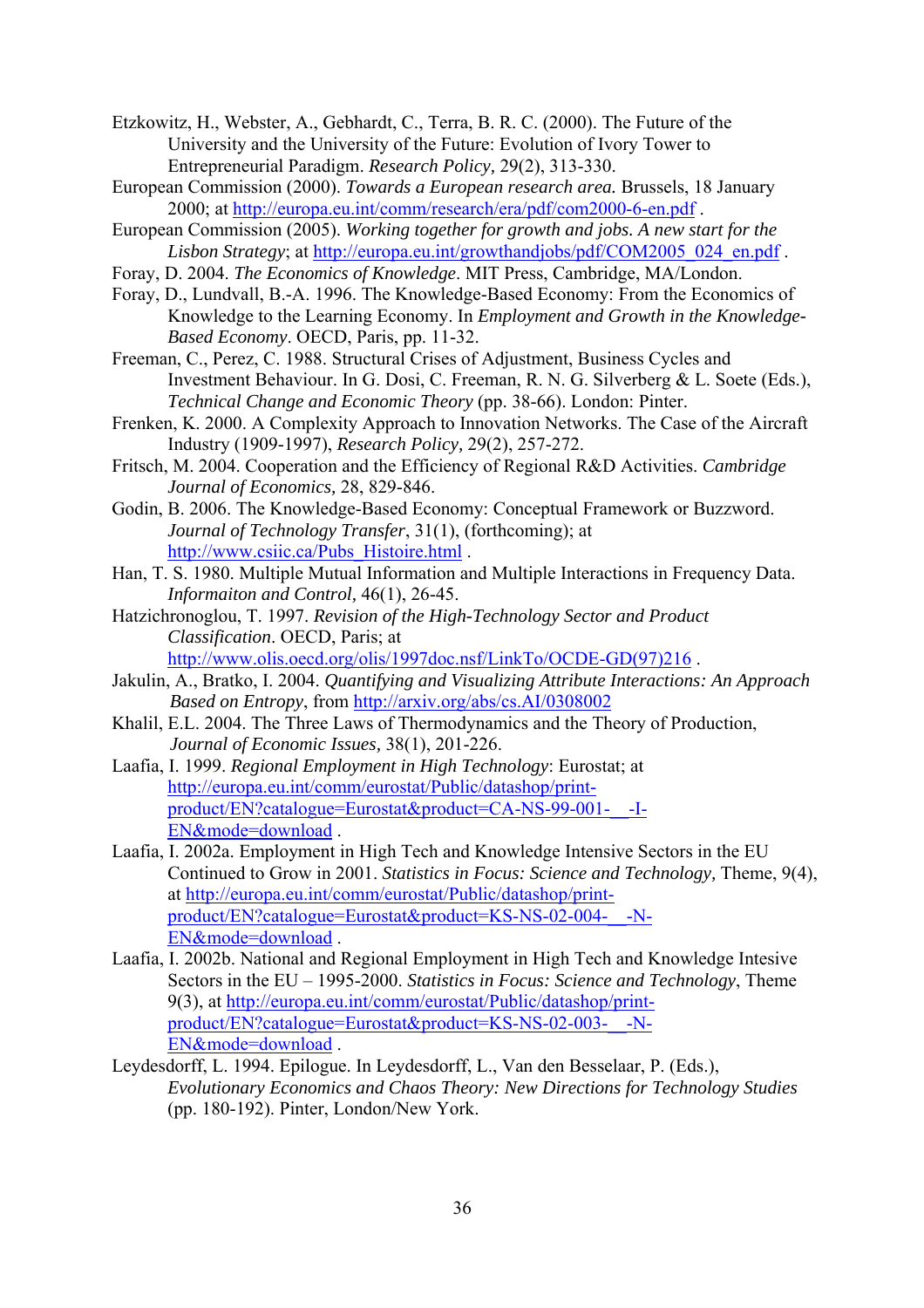- Leydesdorff, L. 1995. *The Challenge of Scientometrics: The Development, Measurement, and Self-Organization of Scientific Communications*. DSWO Press, Leiden University, Leiden.
- Leydesdorff, L. 1997. The New Communication Regime of University-Industry-Government Relations. In: Etzkowitz, H., Leydesdorff, L. (Eds.), *Universities and the Global Knowledge Economy* (pp. 106-117). Pinter, London and Washington.
- Leydesdorff, L. 2001. *A Sociological Theory of Communication: The Self- Organization of the Knowledge-Based Society*. Universal Publishers, Parkland, FL, at <http://www.upublish.com/books/leydesdorff.htm>.
- Leydesdorff, L. 2003. The Mutual Information of University-Industry-Government Relations: An Indicator of the Triple Helix Dynamics. *Scientometrics,* 58 (2), 445-467.
- Leydesdorff, L. 2004. The University-Industry Knowlege Relationship: Analyzing Patents and the Science Base of Technologies. *Journal of the American Society for Information Science & Technology,* 55(11), 991-1001.
- Leydesdorff, L., Etzkowitz, H. 1998. The Triple Helix as a Model for Innovation Studies. *Science and Public Policy,* 25(3), 195-203.
- Leydesdorff, L., Fritsch, M. Measuring the Knowledge Base of Regional Innovation Systems in Germany. Paper presented at the *Fifth International Triple Helix Conference*, Turin, 18-21 May 2005.
- Li, T.-Y., Yorke, J. A. 1975. Period Three Implies Chaos. *American Mathematical Monthly,* 82, 985-992.
- Lundvall, B.-Å. 1988. Innovation as an Interactive Process: From User-Producer Interaction to the National System of Innovation. In: Dosi, G., Freeman, C., Nelson, R., Silverberg, G., Soete, L. (Eds.), *Technical Change and Economic Theory*. Pinter, London, pp. 349-369.
- Lundvall, B.-Å. (Ed.). 1992. *National Systems of Innovation*. Pinter, London.
- Machlup, F. 1962. *The Production and Distribution of Knowledge in the United States*. Princeton University Press, Princeton NJ.
- McGill, W. J. 1954. Multivariate Information Transmission. *Psychometrika,* 19(2), 97-116.
- Miles, I., Kastrinos, N., Flanagan, K., Bilderbeek, R., Den Hertog, P., Huitink, W., Bouman, M. 1995. *Knowledge-Intensive Business Services: Users, Carriers and Sources of Innovation*. European Innovation Monitoring Service, No. 15, Luxembourg.
- Mirowski, P., Sent, E.-M. 2001. *Science Bought and Sold: Essays in the Economics of Science*. Chicago University Press, Chicago.
- Nelson, R. R. (Ed.). 1993. *National Innovation Systems: A Comparative Analysis*. Oxford University Press, New York.
- Nelson, R. R. 1994. Economic Growth via the Coevolution of Technology and Institutions. In: Leydesdorff, L., Van den Besselaar, P. (Eds.), *Evolutionary Economic and Chaos Theory: New Directions in Technology Studies*. Pinter, London and New York, pp. 21-32.
- Nelson, R. R., Winter, S. G. 1982. *An Evolutionary Theory of Economic Change*. Belknap Press of Harvard University Press, Cambridge, MA.
- OECD. 1986. *OECD Science and Technology Indicators: R&D, Invention and Competitiveness*. OECD, Paris.
- OECD. 1996. *New Indicators for the Knowledge-Based Economy: Proposals for Future Work*. DSTI/STP/NESTI?GSS/TIP (96) 6.
- OECD. 2000. *Promoting Innovation and Growth in Services*. OECD, Paris.
- OECD. 2001. *Science, Technology and Industry Scoreboard: Towards a Knowledge-based Economy*. OECD, Paris.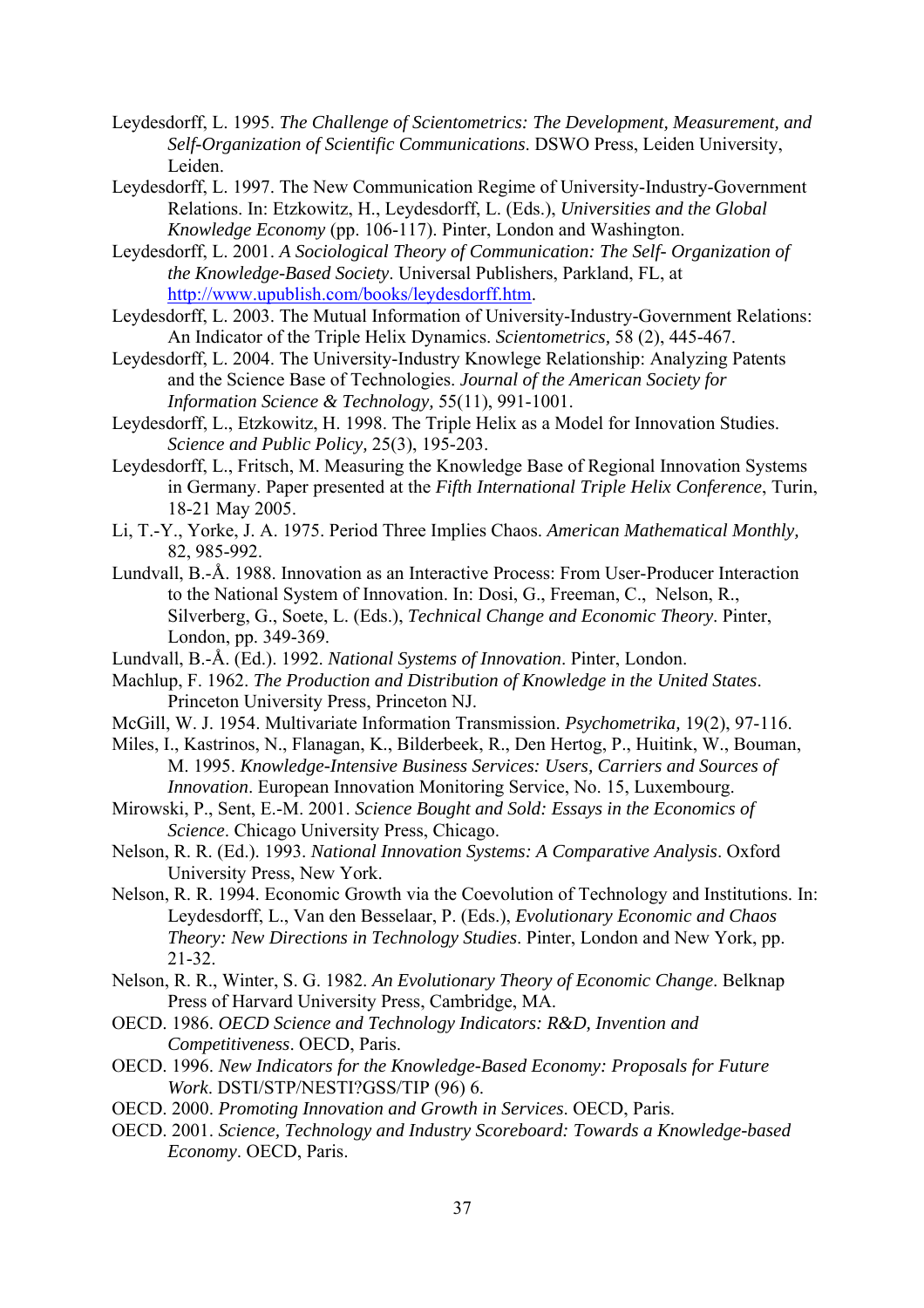OECD. 2003. *Science, Technology and Industry Scoreboard; 2003 Edition.* OECD, Paris.

- OECD/Eurostat. 1997. *Proposed Guidelines for Collecting and Interpreting Innovation Data, 'Oslo Manual'*. OECD, Paris.
- Pavitt, K. 1984. Sectoral Patterns of Technical Change: Towards a Theory and a Taxonomy. *Research Policy,* 13, 343-373.
- Powell, W. W., DiMaggio, P. J. (Eds.). 1991. *The New Institutionalism in Organizational Analysis*. Chicago: University of Chicago Press.
- Pugh, D. S., Hickson, D. J. 1969a The Context of Organization Structures, *Administrative Science Quarterly*, 14(1), 91-114.
- Pugh, D. S., Hickson, D. J., Hinings, C. R. 1969b. An empirical taxonomy of structures of work organizations, *Administrative Science Quarterly*, 14(1), 115-126.
- Rosenberg, N. 1976. *Perspectives on Technology*. Cambridge University Press, Cambridge.
- Rosenberg, N. 1982. *Inside the Black Box: Technology and Economics*. Cambridge University Press, Cambridge, etc.
- Sahal, D. 1979. A Unified Theory of Self-Organization. *Journal of Cybernetics,* 9, 127-142.
- Schumpeter, J. [1939], 1964. *Business Cycles: A Theoretical, Historical and Statistical Analysis of Capitalist Process*. McGraw-Hill, New York.
- Schwartz, D. 2005. The Regional Location of Knowledge-Based Economy Activities in Israel. *Journal of Technology Transfer,* 31(1), forthcoming.
- Shannon, C. E. 1948. A Mathematical Theory of Communication. *Bell System Technical Journal,* 27, 379-423 and 623-356.
- Skolnikoff, E. B. 1993. *The Elusive Transformation: Science, technology and the evolution of international politics*. Princeton University Press, Princeton, NJ.
- Storper, M. 1997. *The Regional World Territorial Development in a Global Economy*. Guilford Press, New York.
- Suárez, F. F., Utterback, J. M. 1995. Dominant design and the survival of firms. *Strategic Management Journal,* 16, 415-430.
- Theil, H. 1972. *Statistical Decomposition Analysis*. North-Holland, Amsterdam/ London.
- Theil, H., Fiebig, D. G. 1984. *Exploiting Continuity: Maximum Entropy Estimation of Continuous Distributions*. Ballinger Publishing Company, Cambridge, MA.
- Ulanowicz, R. E. 1986. *Growth and Development: Ecosystems Phenomenology*. San Jose, etc.: toExcel.
- Utterback, J. M., Suárez, F. F. 1993. Innovation, Competition, and Industry Structure. *Research Policy,* 22, 1-21.
- Van der Panne, G. 2004. *Entrepreneurship and Localized Knowledge Spillovers.* Unpublishe Ph. D. Thesis, Technical University Delft, Delft.
- Van der Panne, G., Dolfsma, W. 2001. Hightech door Nederland, *Economisch Statistische Berichten,* 86(4318), 584-586.
- Van der Panne, G., Dolfsma, W. 2003. The Odd Role of Proximity in Knowledge Relations: High-Tech in the Netherlands. *Journal of Economic and Social Geography*, 94(4), 451-460.
- Vonortas, N.S. 2000. Multimarket Contact and Inter-firm Cooperation in R&D. *Journal of Evolutionary Economics* 10(1-2), 243-271.
- Watts, R. J., Porter, A. L. 2003. R&D cluster quality measures and technology maturity. *Technological Forecasting & Social Change* 70: 735-758.
- Whitley, R. D. (1984). *The Intellectual and Social Organization of the Sciences*. Oxford: Oxford University Press.